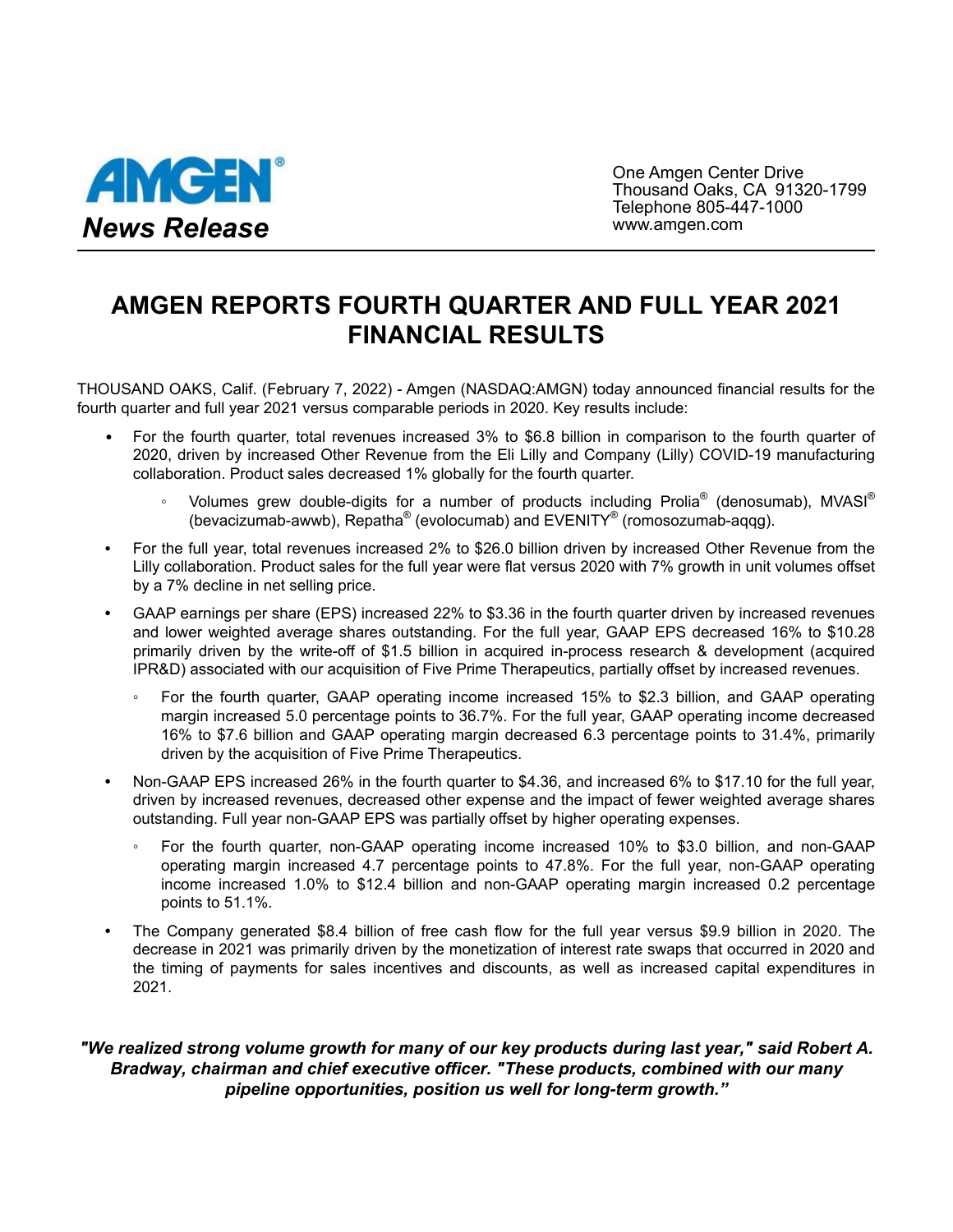| SMillions, except EPS, dividends paid per share and<br>percentages | Q4 '21  | Q4 '20     | <b>YOY Δ</b> | FY '21     | <b>FY '20</b>    | ΥΟΥ Δ |
|--------------------------------------------------------------------|---------|------------|--------------|------------|------------------|-------|
| Total Revenues.                                                    | \$6,846 | \$6,634    | 3%           | \$25,979   | \$25,424         | 2%    |
|                                                                    | \$2,304 | \$2,008    | 15%          | \$7,639    | \$9,139          | (16%) |
| GAAP Net Income.                                                   | \$1,899 | \$1,615    | 18%          | \$5,893    | \$7,264          | (19%) |
|                                                                    | \$3.36  | \$ 2.76    | 22%          |            | $$10.28$ \$12.31 | (16%) |
|                                                                    | \$2,997 | \$2,728    | 10%          | \$12,424   | \$12,334         | 1%    |
|                                                                    | \$2,461 | \$2,022    | 22%          | \$9,797    | \$9,479          | 3%    |
| Non-GAAP EPS.                                                      | \$4.36  | \$3.46     | 26%          | \$17.10    | \$<br>16.07      | 6%    |
| Dividends Paid Per Share.                                          | \$1.76  | S.<br>1.60 | 10%          | S.<br>7.04 | S.<br>6.40       | 10%   |

*References in this release to "non-GAAP" measures, measures presented "on a non-GAAP basis" and to "free cash*  flow" (computed by subtracting capital expenditures from operating cash flow) refer to non-GAAP financial measures. *Adjustments to the most directly comparable GAAP financial measures and other items are presented on the attached reconciliations. For comparability of results to the prior year, non-GAAP net income and non-GAAP EPS amounts for 2020 have been revised to reflect the update to our non-GAAP policy that excludes gains and losses on certain equity investments. Refer to Non-GAAP Financial Measures below for further discussion.*

### **Product Sales Performance**

Total product sales decreased 1% for the fourth quarter of 2021 versus the fourth quarter of 2020. Unit volumes grew 7% but were more than offset by lower net selling price and lower inventory levels. Product sales for the full year were flat versus 2020 with 7% growth in unit volumes offset by a 7% decline in net selling price. Full-year product sales in the U.S. declined 4%, with unit volumes increasing by 3% and net selling price declining by 6%. Full-year product sales outside the U.S. grew 12%, including 36% sales growth in the Asia-Pacific region.

During 2021 there has been a gradual recovery from the COVID-19 pandemic, with patient visits and diagnosis rates approaching pre-pandemic levels by early in the fourth quarter. Late in the year, the Omicron variant began to impact the healthcare sector. As a result, we have seen some shift back to virtual engagement by our field staff, delayed healthcare procedures, and variability in demand patterns.

### *General Medicine*

- **Prolia** sales increased 17% year-over-year for the fourth quarter and 18% for the full year. Prolia unit volumes grew 17% for the quarter and 15% for the full year driven by a year-over-year increase in both new and repeat patients. As of the fourth quarter of 2021, osteoporosis diagnosis levels are largely back to pre-COVID levels; however, there has been some volatility with the recent Omicron surge which could impact sales in 2022.
- **EVENITY** sales increased 59% year-over-year for the fourth quarter and 51% for the full year. EVENITY unit volumes grew 57% for the quarter and 46% for the full year.
- **Repatha** sales increased 8% year-over-year for the fourth quarter and 26% for the full year. Volume growth of 35% for the quarter and 40% for the full year was partially offset by lower net selling price, most significantly as a result of the increase in Medicare Part D patients receiving Repatha who entered the coverage gap, also known as the "doughnut hole." For 2021, Repatha remained the global proprotein convertase subtilisin/kexin type 9 (PCSK9) segment leader, with more than 1 million patients treated since launch.
- **Aimovig® (erenumab-aooe)** sales decreased 13% year-over-year for the fourth quarter and 16% for the full year. Volume growth of 9% for the quarter and 12% for the full year was more than offset by lower net selling price. We recently published data from the HER-MES study, in which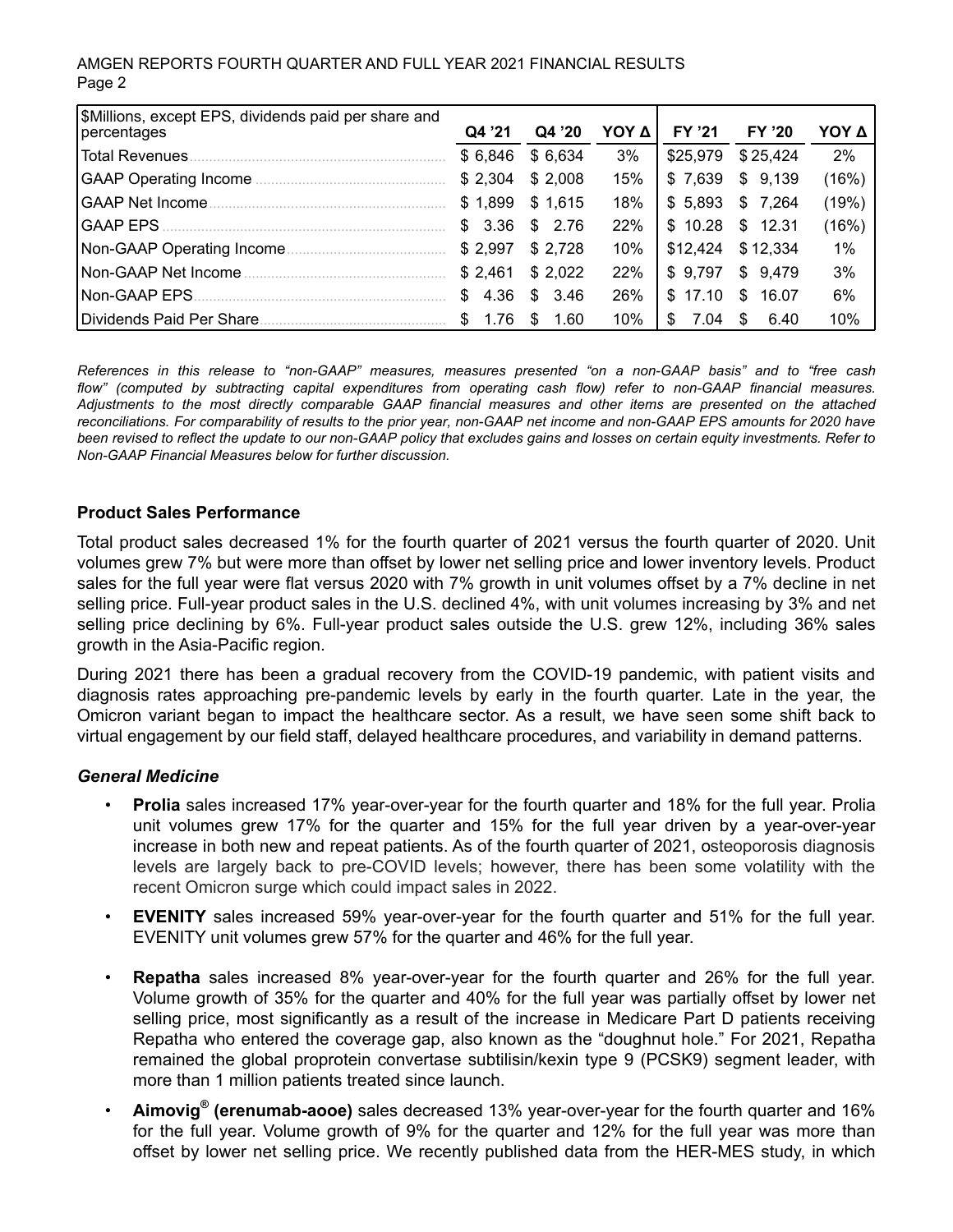Aimovig showed superior tolerability and efficacy against topiramate and provided a significant reduction in monthly migraine days.

### *Inflammation*

- **Otezla® (apremilast)** sales increased 2% year-over-year for both the fourth quarter and full year, with 8% volume growth over both periods being partially offset by lower net selling price and lower inventory levels. In the U.S., Otezla continued to maintain first-line share leadership in psoriasis for the fourth quarter of 2021. During the fourth quarter, the U.S. Food and Drug Administration (FDA) approved Otezla for the treatment of adult patients with plaque psoriasis across all severities. This expanded indication will extend Otezla's reach to an additional 1.5 million patients with mild-to-moderate psoriasis that can benefit from a systemic oral therapy.
- **Enbrel® (etanercept)** sales decreased 13% year-over-year for the fourth quarter and 11% for the full year, driven by declines in net selling price, unit volume and inventory levels. Year-over-year volume declined 1% in the fourth quarter, representing the third consecutive quarter of slowing volume declines. On a full year basis, Enbrel benefited from \$254 million of favorable adjustments to estimated sales deductions. For 2022, we expect Enbrel's net selling price to decline.

We expect Otezla and Enbrel to follow the historical pattern of lower sales in the first quarter relative to subsequent quarters due to the impact of benefit plan changes, insurance reverification and increased co-pay expenses as U.S. patients work through deductibles.

• **AMGEVITA™ (adalimumab)** sales increased 12% year-over-year for the fourth quarter, driven by 24% volume growth, and 33% for the full year, driven by 45% volume growth. Volume growth in both periods was partially offset by lower net selling price. In 2021, AMGEVITA continued to be the most prescribed adalimumab biosimilar in Europe.

### *Hematology-Oncology*

- **LUMAKRAS® /LUMYKRAS® (sotorasib)** generated \$45 million of sales for the fourth quarter and \$90 million for the full year. In the U.S., LUMAKRAS has been prescribed to approximately 2,000 patients by over 1,000 physicians in both academic and community settings. The large majority of the top clinical laboratories in the U.S. are now routinely reflecting KRAS G12C as an actionable mutation, and approximately 75% of patients with NSCLC are now being tested by their oncologists at diagnosis for the KRAS G12C mutation. LUMAKRAS has strong payer coverage in the U.S., with 90% of patients having formulary access. Outside the U.S., LUMYKRAS is currently approved in 35 countries and we are leveraging early access programs where available to enable patients in need to receive treatment without delay.
- **KYPROLIS® (carfilzomib)** sales increased 4% year-over-year for the fourth quarter and full year, driven by 3% and 4% volume growth, respectively.
- **XGEVA® (denosumab)** sales increased 9% year-over-year for the fourth quarter and 6% for the full year, driven by 9% volume growth in both periods, partially offset by lower net selling price. In addition, XGEVA benefited from favorable changes to estimated sales deductions in the fourth quarter.
- **Vectibix® (panitumumab)** sales increased 10% year-over-year for the fourth quarter, driven by volume growth, and 8% for the full year, driven by volume growth. Vectibix remains the anti-EGFR antibody of choice in all lines of colorectal cancer therapy. In the fourth quarter, volume growth benefited from shipments to Takeda, our partner in Japan.
- **Nplate® (romiplostim)** sales increased 24% year-over-year for the fourth quarter, primarily driven by 17% volume growth, and 21% for the full year, primarily driven by 15% volume growth.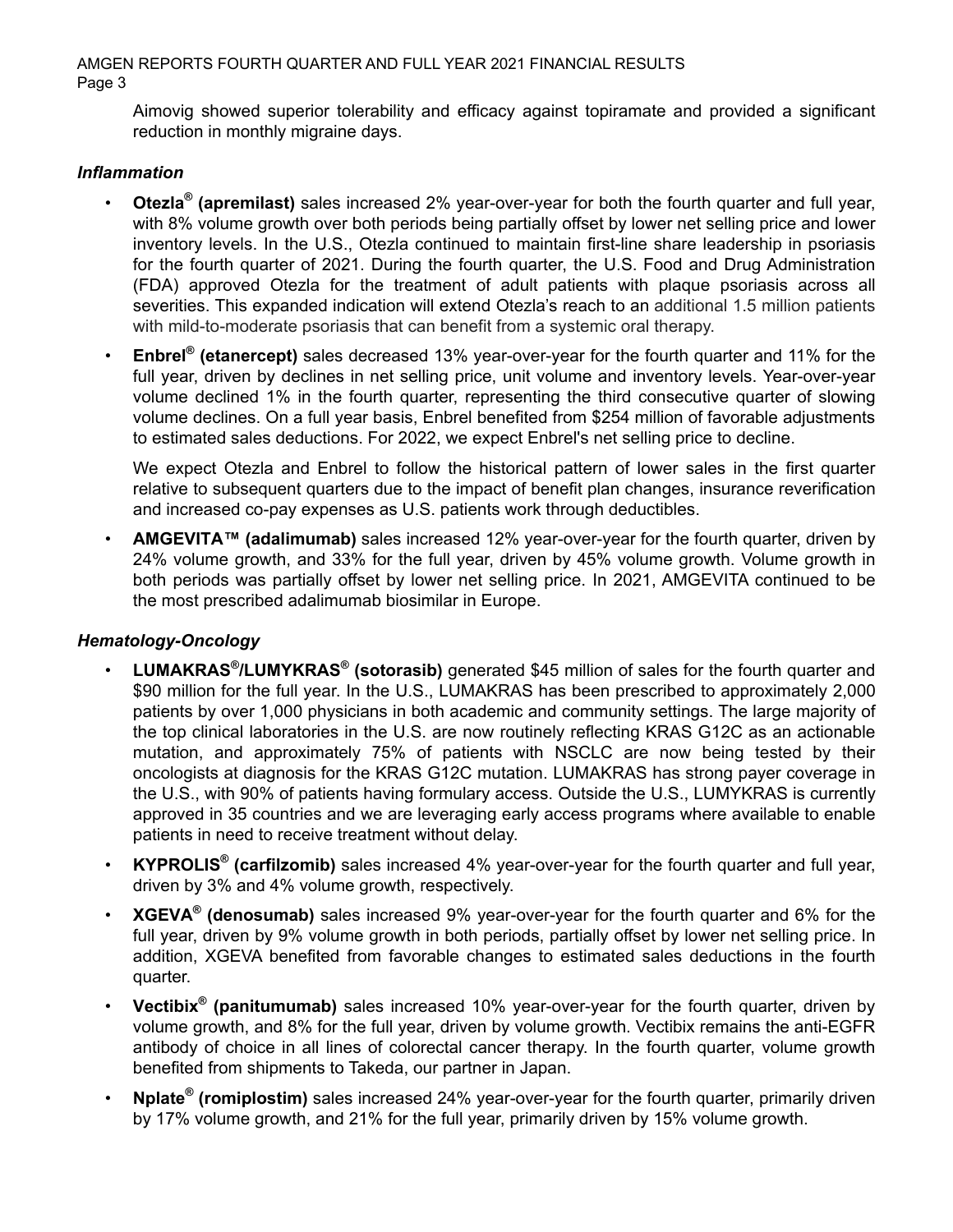- **BLINCYTO® (blinatumomab)** sales increased 28% year-over-year for the fourth quarter, driven by volume growth, and 25% for the full year, driven by volume growth.
- **MVASI** sales increased 9% year-over-year for the fourth quarter, driven by 36% volume growth, and 46% for the full year, driven by 78% volume growth. Volume growth in both periods was partially offset by lower net selling price. In the U.S., MVASI continues to hold leading volume share with 49% of the bevacizumab segment in the quarter. Going forward, we expect that continued worldwide volume growth will be more than offset by declines in net selling price driven by increased competition and Average Selling Price (ASP) erosion.
- **KANJINTI® (trastuzumab-anns)** sales decreased 12% year-over-year for the fourth quarter, driven by declines in net selling price and volume, partially offset by favorable changes to estimated sales deductions. Sales increased 1% for the full year, driven by 36% volume growth, largely offset by lower net selling price. In the U.S., KANJINTI continues to hold leading volume share with 41% of the trastuzumab segment for the fourth quarter. Going forward, we expect volume declines and continued net selling price deterioration driven by increased competition and ASP erosion.

### *Established Products*

• Total sales of our established products, which include **Neulasta® (pegfilgrastim), NEUPOGEN® (filgrastim)**, **EPOGEN® (epoetin alfa)**, **Aranesp® (darbepotein alfa)**, **Parsabiv® (etelcalcetide),**  and **Sensipar® /Mimpara™ (cinacalcet)**, decreased 27% year-over-year for the fourth quarter and decreased 25% for the full year, primarily driven by volume declines and lower net selling price. In the fourth quarter, the published Average Selling Price for Neulasta in the U.S. declined 38% year-over-year and 10% quarter-over-quarter. Going forward, we expect additional net price and volume erosion across this portfolio of products.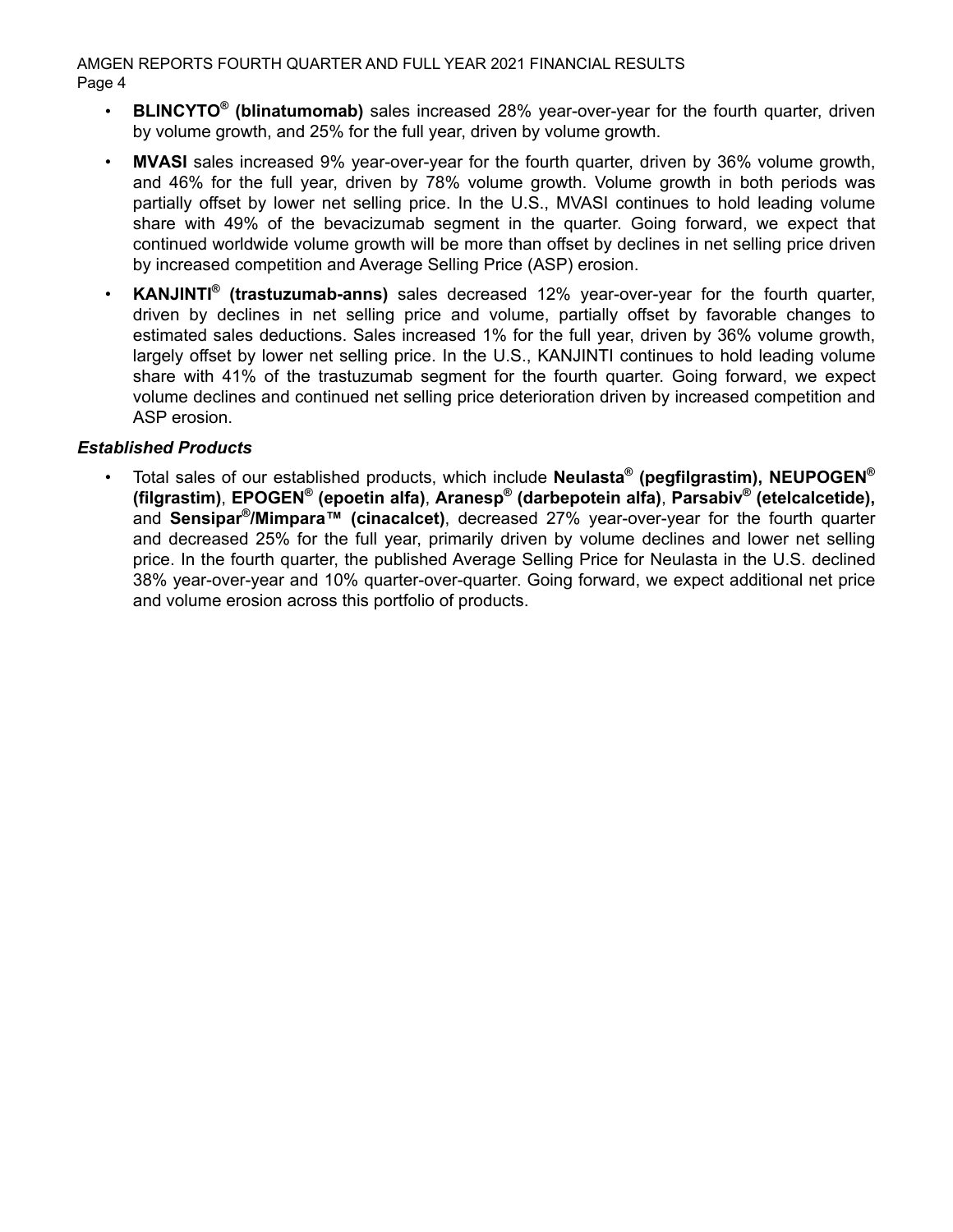# **Product Sales Detail by Product and Geographic Region**

| \$Millions, except percentages                                                          |                |                |                | Q4 '21         |                         | Q4 '20<br>ΥΟΥ Δ |                            |              |              |  |  |
|-----------------------------------------------------------------------------------------|----------------|----------------|----------------|----------------|-------------------------|-----------------|----------------------------|--------------|--------------|--|--|
|                                                                                         |                | <b>US</b>      |                | <b>ROW</b>     |                         | <b>TOTAL</b>    |                            | <b>TOTAL</b> | <b>TOTAL</b> |  |  |
| Prolia <sup>®</sup>                                                                     | $\mathfrak{S}$ | 581            | $\mathfrak{S}$ | 292            | $\mathfrak{S}$          | 873             | $\mathfrak{S}$             | 749          | 17%          |  |  |
|                                                                                         |                | 101            |                | 42             |                         | 143             |                            | 90           | 59%          |  |  |
|                                                                                         |                | 136            |                | 137            |                         | 273             |                            | 253          | 8%           |  |  |
|                                                                                         |                | 88             |                | $\overline{2}$ |                         | 90              |                            | 104          | (13%)        |  |  |
|                                                                                         |                | 520            |                | 110            |                         | 630             |                            | 617          | 2%           |  |  |
|                                                                                         |                | 1,082          |                | 26             |                         | 1,108           |                            | 1,272        | (13%)        |  |  |
|                                                                                         |                |                |                | 115            |                         | 115             |                            | 103          | 12%          |  |  |
|                                                                                         |                | 40             |                | 5              |                         | 45              |                            |              | $\star$      |  |  |
|                                                                                         |                | 189            |                | 95             |                         | 284             |                            | 272          | 4%           |  |  |
|                                                                                         |                | 373            |                | 172            |                         | 545             |                            | 502          | 9%           |  |  |
|                                                                                         |                | 92             |                | 151            |                         | 243             |                            | 221          | 10%          |  |  |
|                                                                                         |                | 162            |                | 120            |                         | 282             |                            | 227          | 24%          |  |  |
| BLINCYTO <sup>®</sup>                                                                   |                | 77             |                | 55             |                         | 132             |                            | 103          | 28%          |  |  |
|                                                                                         |                | 209            |                | 95             |                         | 304             |                            | 280          | 9%           |  |  |
|                                                                                         |                | 125            |                | 14             |                         | 139             |                            | 158          | (12%)        |  |  |
| Neulasta <sup>®</sup>                                                                   |                | 299            |                | 52             |                         | 351             |                            | 536          | (35%)        |  |  |
| NEUPOGEN <sup>®</sup>                                                                   |                | 15             |                | 16             |                         | 31              |                            | 46           | (33%)        |  |  |
|                                                                                         |                | 128            |                |                |                         | 128             |                            | 133          | (4%)         |  |  |
|                                                                                         |                | 128            |                | 234            |                         | 362             |                            | 375          | (3%)         |  |  |
|                                                                                         |                | 43             |                | 26             |                         | 69              |                            | 172          | (60%)        |  |  |
|                                                                                         |                | $\overline{2}$ |                | 16             |                         | 18              |                            | 45           | $(60\%)$     |  |  |
|                                                                                         |                | 61             |                | 45             |                         | 106             |                            | 76           | 39%          |  |  |
|                                                                                         |                | 4,451          | $\sqrt{2}$     | 1,820          | $\sqrt[6]{\frac{1}{2}}$ | 6,271           | $\boldsymbol{\mathsf{\$}}$ | 6,334        | (1%)         |  |  |
| * Change in excess of 100%                                                              |                |                |                |                |                         |                 |                            |              |              |  |  |
| ** Other products includes Corlanor®, GENSENTA, IMLYGIC®, AVSOLA®, Bergamo, and RIABNI™ |                |                |                |                |                         |                 |                            |              |              |  |  |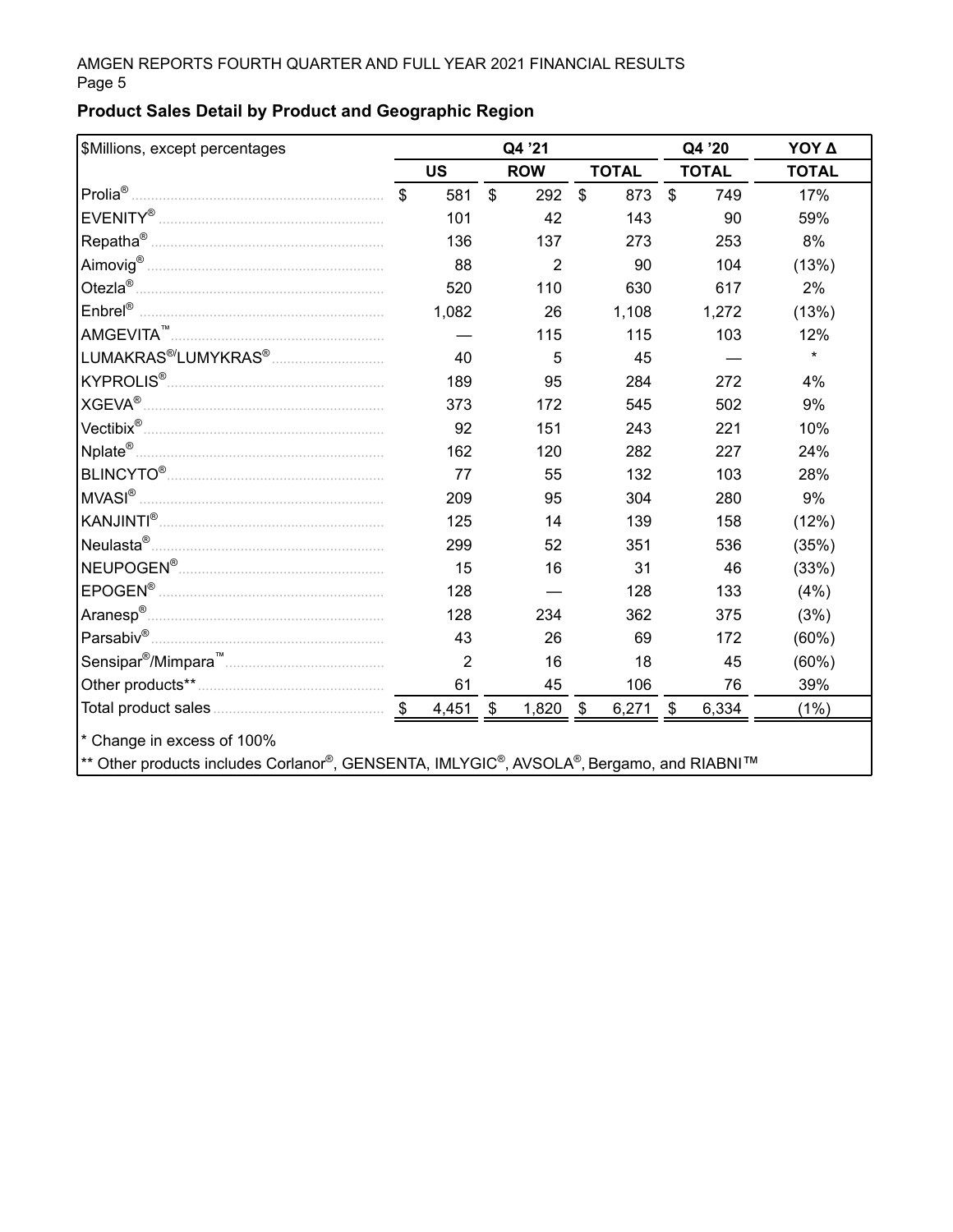| \$Millions, except percentages                                                          |              | FY '21         |                |            |                |              |                           | FY '20<br>ΥΟΥ Δ |              |  |
|-----------------------------------------------------------------------------------------|--------------|----------------|----------------|------------|----------------|--------------|---------------------------|-----------------|--------------|--|
|                                                                                         |              | <b>US</b>      |                | <b>ROW</b> |                | <b>TOTAL</b> |                           | <b>TOTAL</b>    | <b>TOTAL</b> |  |
| Prolia <sup>®</sup> .                                                                   | $\mathbb{S}$ | 2,150          | $\mathfrak{S}$ | 1,098      | $\mathfrak{S}$ | 3,248        | $\boldsymbol{\mathsf{S}}$ | 2,763           | 18%          |  |
|                                                                                         |              | 331            |                | 199        |                | 530          |                           | 350             | 51%          |  |
|                                                                                         |              | 557            |                | 560        |                | 1,117        |                           | 887             | 26%          |  |
|                                                                                         |              | 313            |                | 4          |                | 317          |                           | 378             | (16%)        |  |
|                                                                                         |              | 1,804          |                | 445        |                | 2,249        |                           | 2,195           | 2%           |  |
|                                                                                         |              | 4,352          |                | 113        |                | 4,465        |                           | 4,996           | $(11\%)$     |  |
|                                                                                         |              |                |                | 439        |                | 439          |                           | 331             | 33%          |  |
|                                                                                         |              | 82             |                | 8          |                | 90           |                           |                 | $\star$      |  |
| KYPROLIS <sup>®</sup>                                                                   |              | 736            |                | 372        |                | 1,108        |                           | 1,065           | 4%           |  |
| XGEVA®                                                                                  |              | 1,434          |                | 584        |                | 2,018        |                           | 1,899           | 6%           |  |
|                                                                                         |              | 347            |                | 526        |                | 873          |                           | 811             | 8%           |  |
|                                                                                         |              | 566            |                | 461        |                | 1,027        |                           | 850             | 21%          |  |
|                                                                                         |              | 278            |                | 194        |                | 472          |                           | 379             | 25%          |  |
| <b>MVASI®</b>                                                                           |              | 826            |                | 340        |                | 1,166        |                           | 798             | 46%          |  |
|                                                                                         |              | 479            |                | 93         |                | 572          |                           | 567             | 1%           |  |
|                                                                                         |              | 1,514          |                | 220        |                | 1,734        |                           | 2,293           | (24%)        |  |
|                                                                                         |              | 101            |                | 67         |                | 168          |                           | 225             | (25%)        |  |
|                                                                                         |              | 521            |                |            |                | 521          |                           | 598             | (13%)        |  |
|                                                                                         |              | 537            |                | 943        |                | 1,480        |                           | 1,568           | (6%)         |  |
|                                                                                         |              | 150            |                | 130        |                | 280          |                           | 716             | (61%)        |  |
|                                                                                         |              | $6\phantom{1}$ |                | 78         |                | 84           |                           | 288             | (71%)        |  |
|                                                                                         |              | 202            |                | 137        |                | 339          |                           | 283             | 20%          |  |
|                                                                                         |              | 17,286         | \$             | 7,011      | \$             | $24,297$ \$  |                           | 24,240          | $-\%$        |  |
| * Change in excess of 100%                                                              |              |                |                |            |                |              |                           |                 |              |  |
| ** Other products includes Corlanor®, GENSENTA, IMLYGIC®, AVSOLA®, Bergamo, and RIABNI™ |              |                |                |            |                |              |                           |                 |              |  |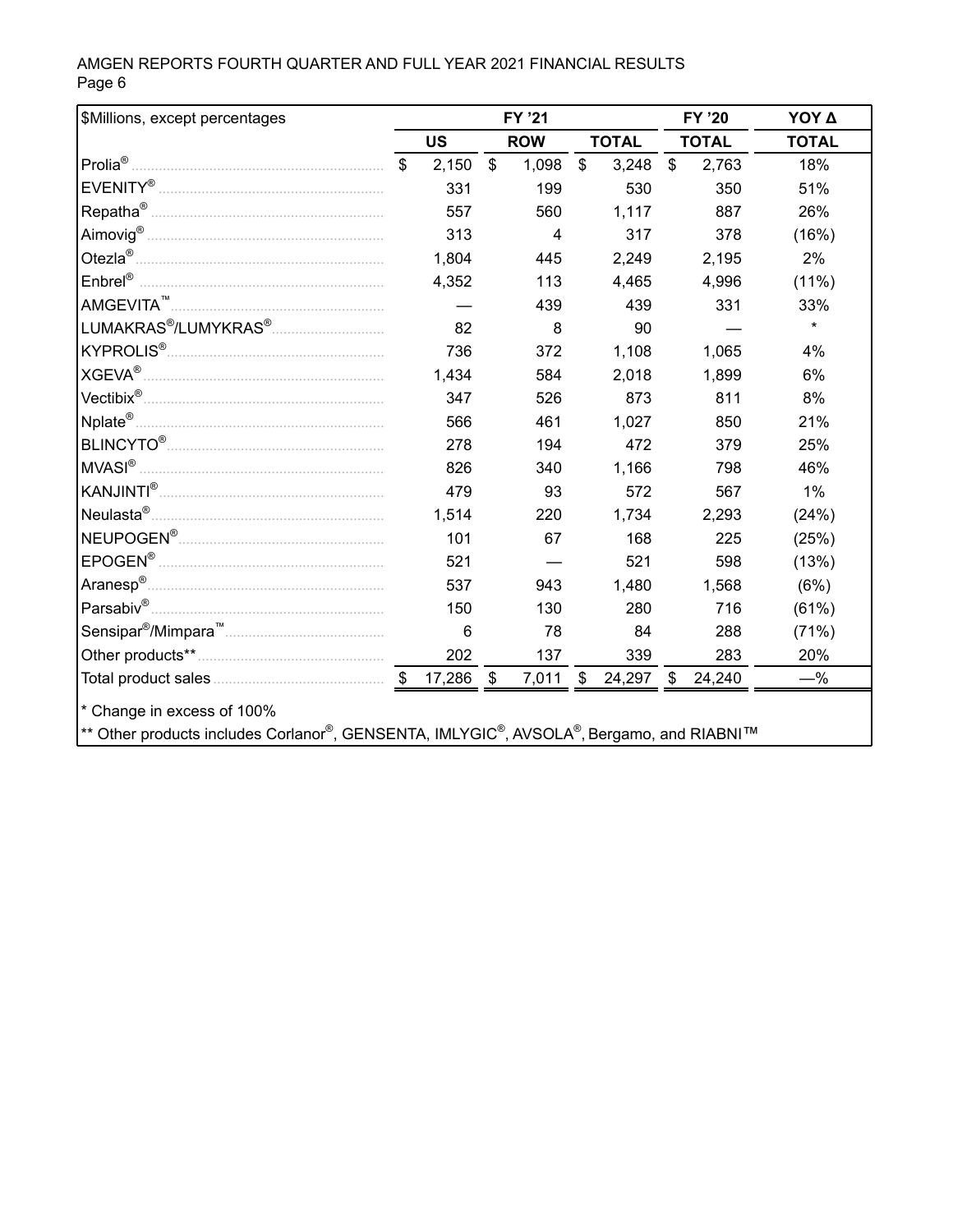# **Operating Expense, Operating Margin and Tax Rate Analysis**

On a GAAP basis:

- **Total Operating Expenses** decreased 2% year-over-year for the fourth quarter. For the full year, Total Operating Expenses increased 13% primarily driven by the acquisition of Five Prime Therapeutics. **Cost of Sales** margin increased 2.2 percentage points in the fourth quarter primarily driven by product mix, including COVID-19 antibody shipments to Lilly and profit share. The impact of these product mix changes was partially offset by lower manufacturing cost. For the full year, Cost of Sales margin increased 1.2 percentage points, primarily driven by product mix, including COVID-19 antibody shipments to Lilly, profit share and royalties, partially offset by lower amortization expense from acquisition-related assets and lower manufacturing cost. **Research & Development (R&D)** expenses increased 10% in the fourth quarter primarily due to higher research and early pipeline spend related to recent business development activities for Generate Biomedicines and Arrakis Therapeutics. For the full year, R&D expenses increased 15% driven by a licensing-related expense from our collaboration with Kyowa Kirin Co. and higher spend in research and early pipeline, including other business development activities. **Acquired IPR&D** expenses in 2021 were driven by the Five Prime Therapeutics acquisition. **Selling, General & Administrative (SG&A)** expenses decreased 20% in the fourth quarter driven by lower spend for marketed products. For the full year, SG&A expenses decreased 6% driven by lower spend for marketed products and lower general and administrative expenses.
- **• Operating Margin** as a percentage of product sales increased 5.0 percentage points in the fourth quarter to 36.7%, and decreased 6.3 percentage points for the full year to 31.4%.
- **Tax Rate** decreased 3.1 percentage points in the fourth quarter and increased 1.4 percentage points for the full year. The fourth quarter tax rate decrease is primarily driven by current year favorable items and change in earnings mix partially offset by the non-deductible IPR&D expense arising from the acquisition of Five Prime Therapeutics. The full year tax rate increase is primarily driven by the non-deductible IPR&D expense arising from the acquisition of Five Prime Therapeutics partially offset by earnings mix and adjustments to prior year tax liabilities.

On a non-GAAP basis:

- **• Total Operating Expenses** decreased 1% in the fourth quarter and increased 4% for the full year. **Cost of Sales** margin increased 2.4 percentage points in the fourth quarter primarily due to product mix, including COVID-19 antibody shipments to Lilly and profit share, partially offset by lower manufacturing cost. For the full year, Cost of Sales margin increased 2.5 percentage points primarily due to product mix, including COVID-19 antibody shipments to Lilly, profit share and royalties, partially offset by lower manufacturing cost. **R&D** expenses increased 11% in the fourth quarter primarily due to higher research and early pipeline spend related to recent business development activities for Generate Biomedicines and Arrakis Therapeutics. For the full year, R&D expenses increased 5% driven by higher spend in research and early pipeline, including business development activities. **SG&A** expenses decreased 19% in the fourth quarter driven by lower spend for marketed products. For the full year, SG&A expenses decreased 7% driven by lower spend for marketed products and lower general and administrative expenses.
- **• Operating Margin** as a percentage of product sales increased 4.7 percentage points in the fourth quarter to 47.8%, and increased 0.2 percentage points to 51.1% for the full year.
- **• Tax Rate** decreased 3.0 percentage points in the fourth quarter and decreased 0.7 percentage points for the full year. The fourth quarter tax rate decrease was primarily driven by net favorable items partially offset by a change in earnings mix. The full year tax rate decrease is primarily driven by net favorable items.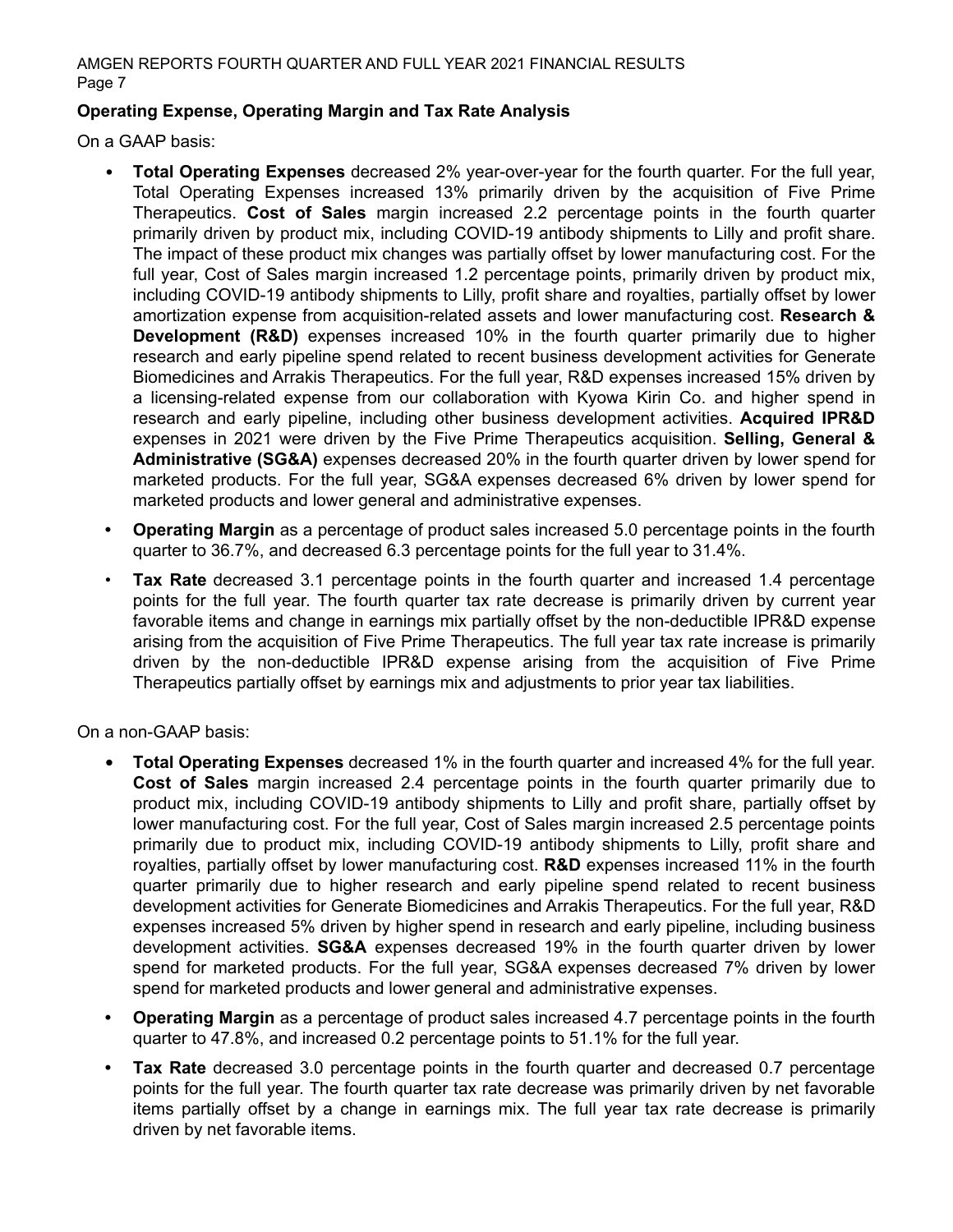| \$Millions, except percentages               |           | <b>GAAP</b> |              |                                | <b>Non-GAAP</b> |              |
|----------------------------------------------|-----------|-------------|--------------|--------------------------------|-----------------|--------------|
|                                              | Q4 '21    | Q4 '20      | ΥΟΥ Δ        | Q4 '21                         | Q4 '20          | ΥΟΥ Δ        |
|                                              | \$1,718   | \$1,597     | 8%           | \$1,096                        | \$959           | 14%          |
| % of product sales                           | 27.4 %    | 25.2 %      | 2.2 pts.     | 17.5 %                         | 15.1 %          | 2.4 pts.     |
|                                              | \$1,348   | \$1,229     | 10%          | \$1,319                        | \$1,185         | 11%          |
|                                              | 21.5 %    | 19.4 %      | 2.1 pts.     | 21.0 %                         | 18.7 %          | 2.3 pts.     |
| Selling, General & Administrative            | \$1,425   | \$1,773     | (20%)        | \$1,434                        | \$1,762         | (19%)        |
| % of product sales                           | 22.7 %    | 28.0 %      | $(5.3)$ pts. | 22.9 %                         | 27.8 %          | $(4.9)$ pts. |
| Other $\mathbb R$                            | 51<br>\$  | \$<br>27    | 89%          | \$                             | \$              | <b>NM</b>    |
|                                              | \$4,542   | \$4,626     | (2%)         | \$3,849                        | \$3,906         | (1%)         |
|                                              |           |             |              |                                |                 |              |
| operating income as % of product sales.      | 36.7 %    | 31.7 %      | 5.0 pts.     | 47.8 %                         | 43.1 %          | 4.7 pts.     |
| <b>Tax Rate</b>                              | 10.9 %    | 14.0 %      | $(3.1)$ pts. | 11.6 %                         | 14.6 %          | $(3.0)$ pts. |
| pts: percentage points                       |           |             |              |                                |                 |              |
| NM: not meaningful                           |           |             |              |                                |                 |              |
| \$Millions, except percentages               |           | <b>GAAP</b> |              |                                | <b>Non-GAAP</b> |              |
|                                              | FY '21    | FY '20      | ΥΟΥ Δ        | FY '21                         | FY '20          | ΥΟΥ Δ        |
|                                              | \$6,454   | \$6,159     | 5%           | \$3,994                        | \$3,362         | 19%          |
|                                              | 26.6 %    | 25.4 %      | $1.2$ pts.   | 16.4 %                         | 13.9 %          | 2.5 pts.     |
|                                              | \$4,819   | \$4,207     | 15%          | \$4,296                        | \$4,085         | 5%           |
| % of product sales                           | 19.8 %    | 17.4%       | 2.4 pts.     | 17.7 $%$                       | 16.9 %          | $0.8$ pts.   |
| <b>Acquired IPR&amp;D</b>                    | \$1,505   | \$          | <b>NM</b>    | \$                             | \$              | <b>NM</b>    |
| % of product sales                           | 6.2%      | $-$ %       | <b>NM</b>    | $-$ %                          | $-$ %           | <b>NM</b>    |
| Selling, General & Administrative            | \$5,368   | \$5,730     | (6%)         | \$5,265                        | \$5,643         | (7%)         |
| % of product sales                           | 22.1 %    | 23.6 %      | $(1.5)$ pts. | 21.7 %                         | 23.3 %          | $(1.6)$ pts. |
|                                              | 194<br>\$ | 189<br>\$   | 3%           | \$<br>$\overline{\phantom{m}}$ | \$              | <b>NM</b>    |
|                                              |           | \$16,285    | 13%          | \$13,555                       | \$13,090        | 4%           |
|                                              |           |             |              |                                |                 |              |
| operating income as % of product sales.      | 31.4 %    | 37.7 %      | $(6.3)$ pts. | 51.1 %                         | 50.9%           | $0.2$ pts.   |
| <b>Tax Rate</b>                              | 12.1 %    | 10.7 %      | $1.4$ pts.   | 12.8 %                         | 13.5 %          | $(0.7)$ pts. |
| pts: percentage points<br>NM: not meaningful |           |             |              |                                |                 |              |

# **Cash Flow and Balance Sheet**

- **•** The Company generated \$2.5 billion of free cash flow in the fourth quarter of 2021 versus \$2.0 billion in the fourth quarter of 2020, driven by the timing of tax payments in the fourth quarter of 2020 and higher net income, partially offset by increased capital expenditures. The Company generated \$8.4 billion of free cash flow for the full year 2021 versus \$9.9 billion in 2020.
- **•** The Company's fourth quarter 2021 dividend of \$1.76 per share was declared on October 21, 2021, and was paid on December 8, 2021, to all stockholders of record as of November 16, 2021, representing a 10% increase from 2020.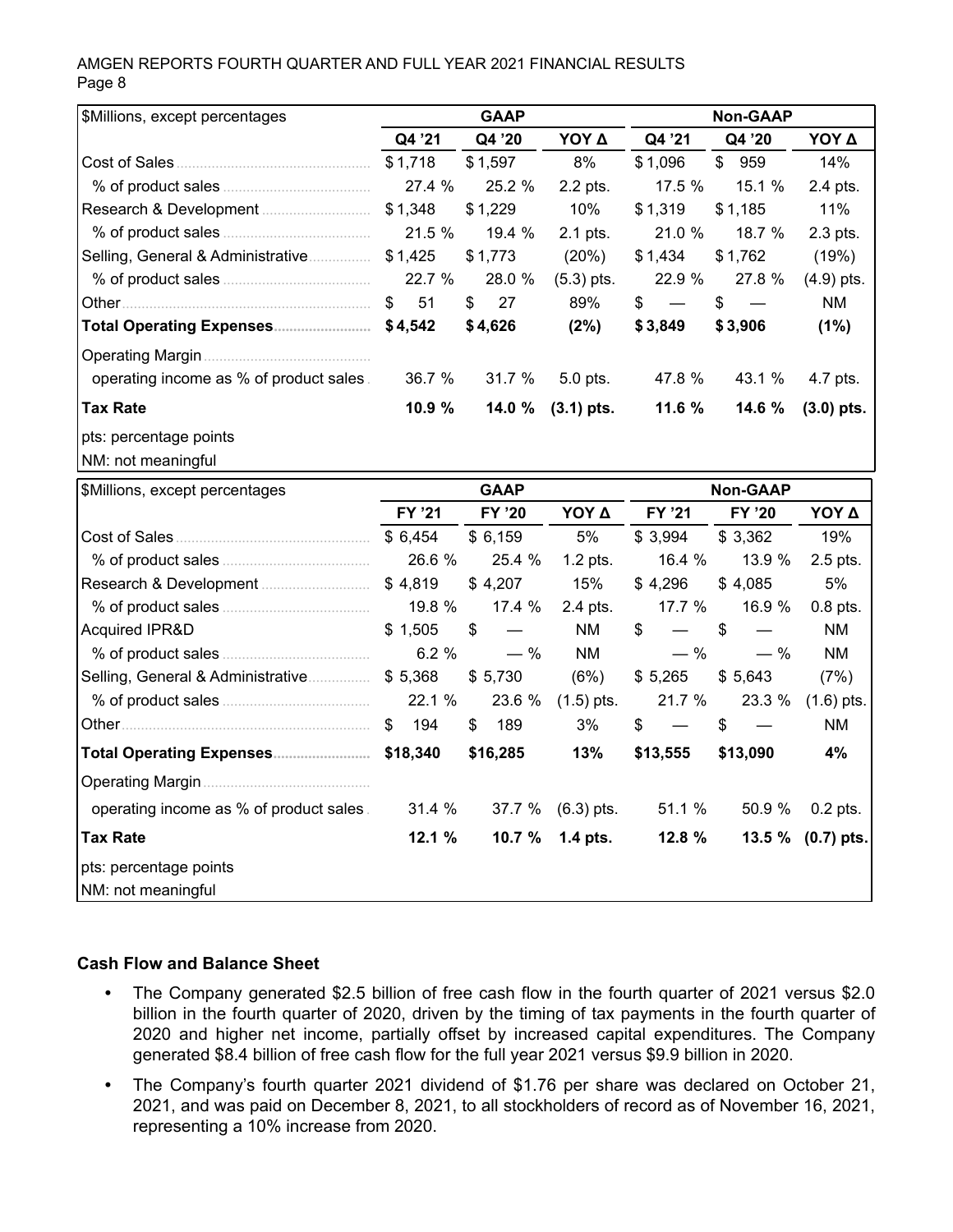- **•** During the fourth quarter, the Company repurchased 6.9 million shares of common stock at a total cost of \$1.5 billion. For the full year, the Company repurchased 21.7 million of common stock at a total cost of \$5.0 billion.
- **•** Cash and investments totaled \$8.0 billion and debt outstanding totaled \$33.3 billion as of December 31, 2021.

| \$Billions, except shares         | Q4 '21           |      | Q4 '20           |      | YOY Δ      | <b>FY '21</b> |      | <b>FY '20</b>    |      | ΥΟΥ Δ |
|-----------------------------------|------------------|------|------------------|------|------------|---------------|------|------------------|------|-------|
| Operating Cash Flow.              | 2.8              |      | $2.2^{\circ}$    | \$   | $0.7$ S    | 9.3           | S.   | 10.5             | \$.  | (1.2) |
| Capital Expenditures              | 0.3              | - \$ | 0.2              | - \$ | $0.1$ S    | 0.9           | S    | 0.6              | - \$ | 0.3   |
| <b>Free Cash Flow</b>             | 2.5 <sup>5</sup> |      | 2.0              | - \$ | $0.5$   \$ | 8.4           | - \$ | 9.9              | - \$ | (1.5) |
| Dividends Paid.                   | 1.0              | \$   | 0.9 <sub>0</sub> | S.   | $0.1$ S    | 4.0           | S    | 3.8 <sup>°</sup> | - \$ | 0.3   |
|                                   | 1.5              |      | 1.2              | \$   | $0.2$   \$ | 5.0           | -S   | 3.5              | - \$ | 1.5   |
| Average Diluted Shares (millions) | 565              |      | 585              |      | (20)       | 573           |      | 590              |      | (17)  |
|                                   |                  |      |                  |      |            |               |      |                  |      |       |

Note: Numbers may not add due to rounding

| SBillions                                 | 12/31/21 12/31/20 YOY Δ |  |                                 |  |  |  |
|-------------------------------------------|-------------------------|--|---------------------------------|--|--|--|
| l Cash and Investments.                   |                         |  | $8.0 \quad $10.6 \quad $ (2.6)$ |  |  |  |
| Debt Outstanding                          |                         |  | $$33.3$ \$ 33.0 \$ 0.3          |  |  |  |
| Note: Numbers may not add due to rounding |                         |  |                                 |  |  |  |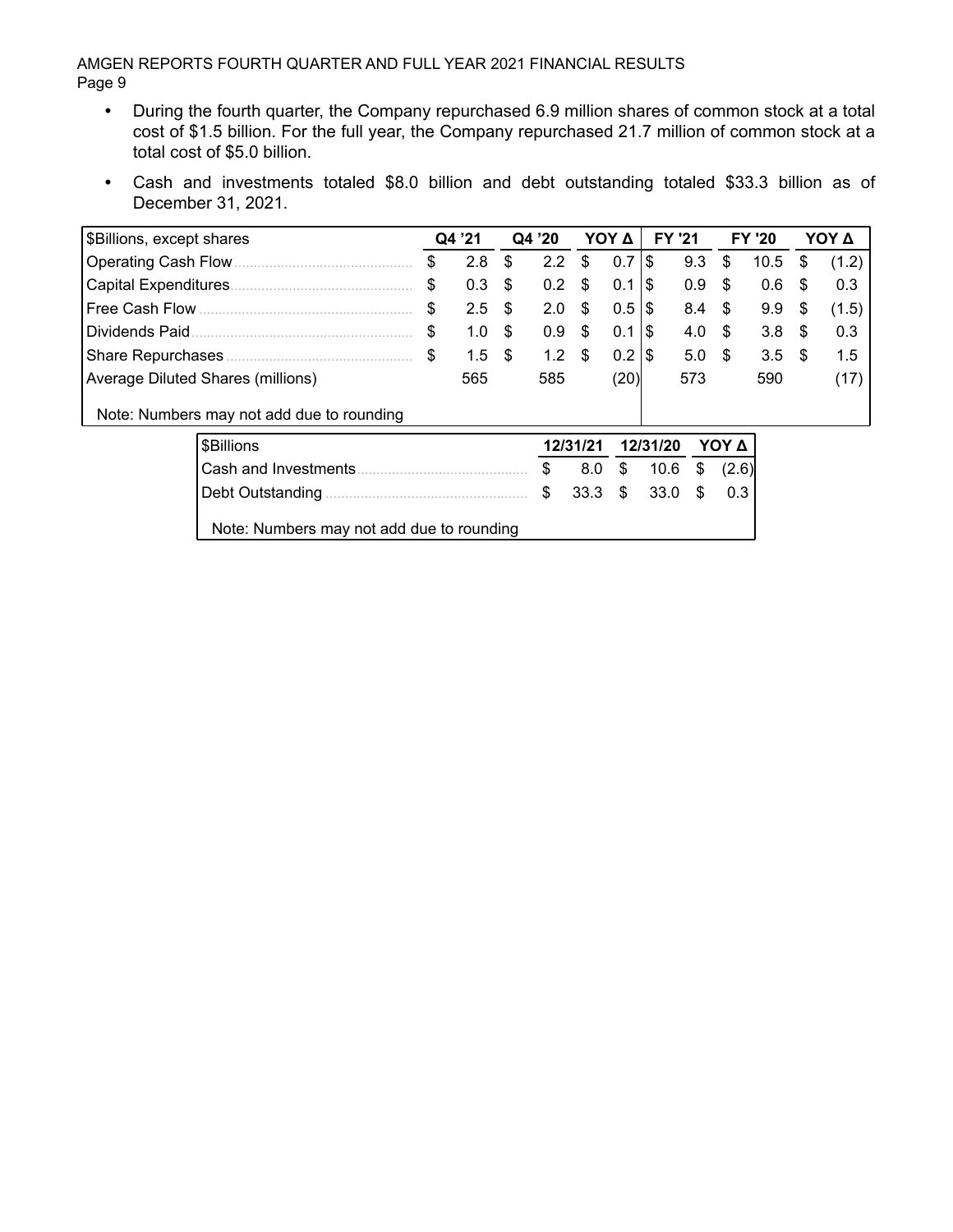# **Fourth Quarter Product and Pipeline Update**

The Company provided the following updates on selected transactions, product and pipeline programs:

# **Recent business development transactions further strengthen Amgen's Research capabilities**

- In January 2022, Amgen and Generate Biomedicines announced a research collaboration agreement to discover and create protein therapeutics for five clinical targets across several therapeutic areas and multiple modalities. Combining Amgen's biologics drug discovery expertise with the power of Generate Biomedicines Artificial Intelligence (AI) platform provides the opportunity to further facilitate multispecific drug design by shaving time off discovery timelines and generating potential lead molecules that have predictable manufacturability and clinical behavior.
- In January 2022, Amgen and Arrakis Therapeutics announced a research collaboration focused on the discovery and development of RNA degrader therapeutics against a range of difficult-todrug targets in multiple therapeutic areas. This new class of "targeted RNA degraders" consists of small molecule drugs that selectively destroy RNAs encoding disease-causing proteins by inducing their proximity to nucleases. This collaboration further enhances Amgen's induced proximity platform by significantly broadening the possibilities of addressing difficult protein targets considered undruggable because they may not have binding sites needed for conventional medicines.
- In February 2022, Amgen and Plexium announced a research collaboration and license agreement to identify novel targeted protein degradation therapeutics toward historically challenging drug targets. The multi-year collaboration supports the discovery of novel molecular glue therapeutics leveraging insights from Amgen's expertise in developing multispecific molecules. This collaboration further strengthens the Company's multispecific drug development capabilities providing the potential to tackle some of the most challenging protein targets.

# **LUMAKRAS/LUMYKRAS**

- In January 2022, the European Commission granted conditional marketing authorization for LUMYKRAS, for the treatment of adults with advanced non-small cell lung cancer (NSCLC) with *KRAS* G12C mutation and who have progressed after at least one prior line of systemic therapy.
- In January 2022, the Japan Ministry of Health, Labour and Welfare approved LUMAKRAS for the treatment of *KRAS* G12C-mutated positive, unresectable, advanced and/or recurrent NSCLC that has progressed after systemic anticancer therapy.
- In December 2021, conditional marketing authorization was granted in Switzerland for LUMYKRAS. Regulatory reviews continue in other jurisdictions.
- A Phase 3 study of LUMAKRAS in combination with Vectibix in third-line colorectal cancer was initiated in Q4 2021.
- Initial data from cohorts exploring LUMAKRAS in combination with the anti-programmed cell death 1 (PD-1) antibody pembrolizumab are expected to be presented in H1 2022.
- Initial data from cohorts exploring LUMAKRAS in combination with the Src homology-2 domaincontaining protein tyrosine phosphatase-2 (SHP2) inhibitor RMC-4630 from Revolution Medicines are expected to be presented in H2 2022.
- Top-line results from the event-driven, confirmatory Phase 3 study comparing LUMAKRAS to docetaxel in patients with *KRAS* G12C-mutated advanced NSCLC are expected in H2 2022.
- A Phase 2 study in first-line patients with *KRAS* G12C-mutated NSCLC whose tumors express serine/threonine kinase 11 (STK11) mutations and/or less than 1% programmed death-ligand 1 continues to enroll.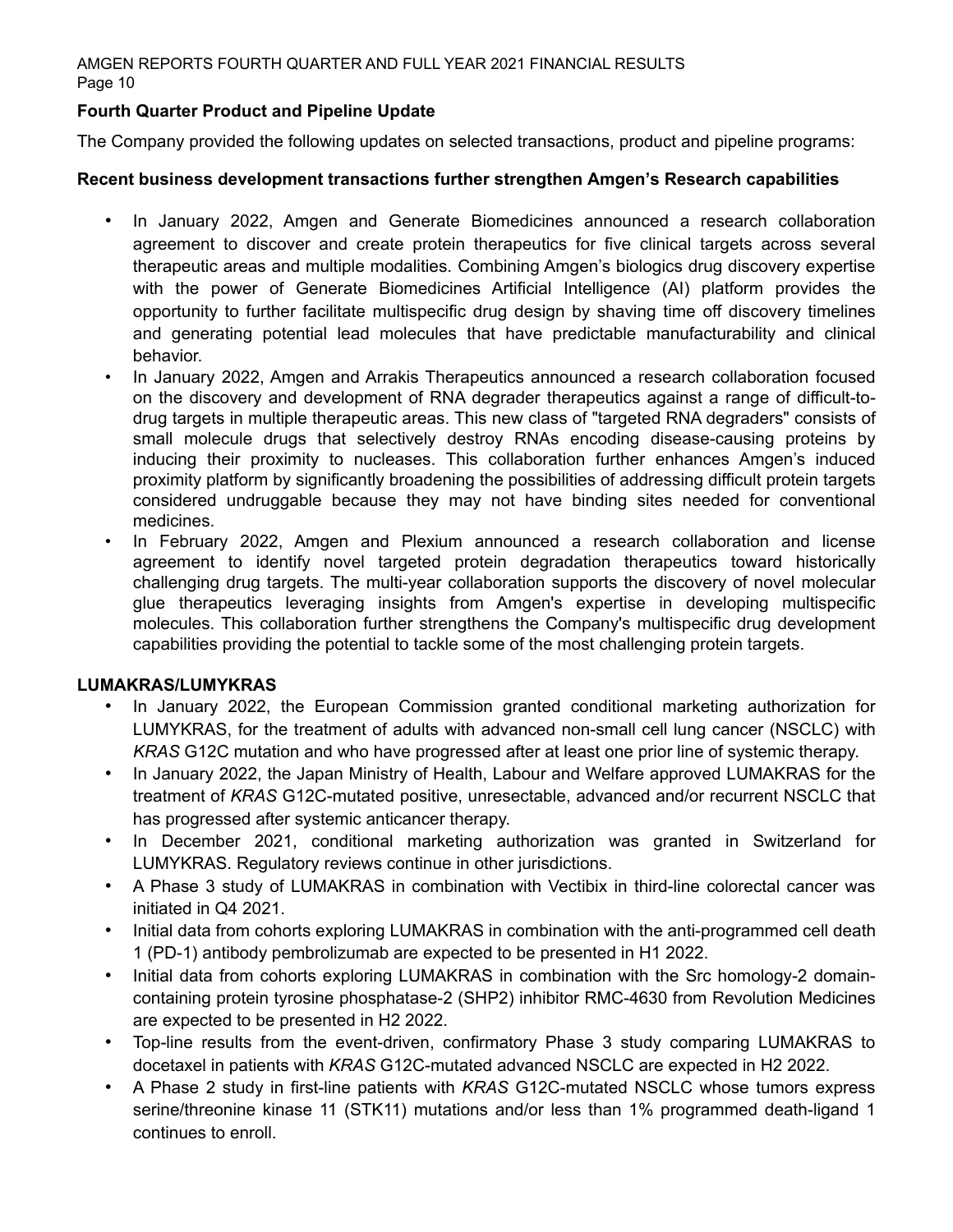- Top-line results from the Phase 2 monotherapy study in patients with *KRAS* G12C-mutated solid tumors other than NSCLC and CRC are expected in H1 2022.
- Amgen and BridgeBio Pharma entered into a non-exclusive clinical collaboration and supply agreement, covering a Phase 1/2 study sponsored by BridgeBio, evaluating the combination of LUMAKRAS with BBP-398 (BridgeBio's SHP2 inhibitor) in advanced solid tumors expressing the *KRAS* G12C mutation, with Amgen providing global supply of LUMAKRAS.
- A presentation titled: "First data for sotorasib in patients with pancreatic cancer with KRAS p.G12C mutation: A phase I/II study evaluating efficacy and safety" is scheduled for the American Society of Clinical Oncology monthly plenary series on February 15th, 2022.

# **KYPROLIS**

• In December 2021, the FDA approved the expansion of the KYPROLIS U.S. prescribing information to include its use in combination with DARZALEX FASPRO® (daratumumab and hyaluronidase-fihj) and dexamethasone for patients with multiple myeloma at first or subsequent relapse.

# **Bemarituzumab**

- A Phase 3 study (FORTITUDE-101) of bemarituzumab, a fibroblast growth factor receptor 2b (FGFR2b) antibody, or placebo plus chemotherapy in gastric cancers with FGFR2b overexpression is open for enrollment.
- A Phase 1b/3 study (FORTITUDE-102) of bemarituzumab plus chemotherapy and nivolumab versus chemotherapy and nivolumab in gastric cancers with FGFR2b overexpression is open for enrollment.
- A Phase 1b study (FORTITUDE-201) of bemarituzumab for the treatment of squamous NSCLC is expected to initiate in Q1 2022.
- Planning is underway for signal-seeking studies in other solid tumors.

# **Tarlatamab (AMG 757)**

- A potentially pivotal Phase 2 study for tarlatamab, an HLE BiTE molecule targeting delta-like ligand 3 (DLL3), was initiated in patients with relapsed/refractory small cell lung cancer (SCLC) after two or more prior lines of treatment.
- A Phase 1b study of tarlatamab continues to enroll patients with neuroendocrine prostate cancer.
- A Phase 1b study of tarlatamab in combination with AMG 404 continues to enroll patients with SCLC.

# **Acapatamab (AMG 160)**

- Data continue to mature in a dose-expansion cohort of acapatamab, a half-life extended (HLE) BiTE<sup>®</sup> molecule targeting prostate-specific membrane antigen (PSMA) for the treatment of patients with metastatic castrate-resistant prostate cancer (mCRPC). Enrollment of acapatamab is ongoing in cohorts to explore outpatient administration. Decision-enabling data are expected in H1 2022.
- A master protocol evaluating combinations with acapatamab continues to enroll patients with earlier-line mCRPC.

# **AMG 340 (formerly TNB-585)**

• A Phase 1 dose-escalation study of AMG 340, a bispecific T-cell engager targeting PSMA, is enrolling patients with mCRPC; decision enabling data are expected in mid-2022.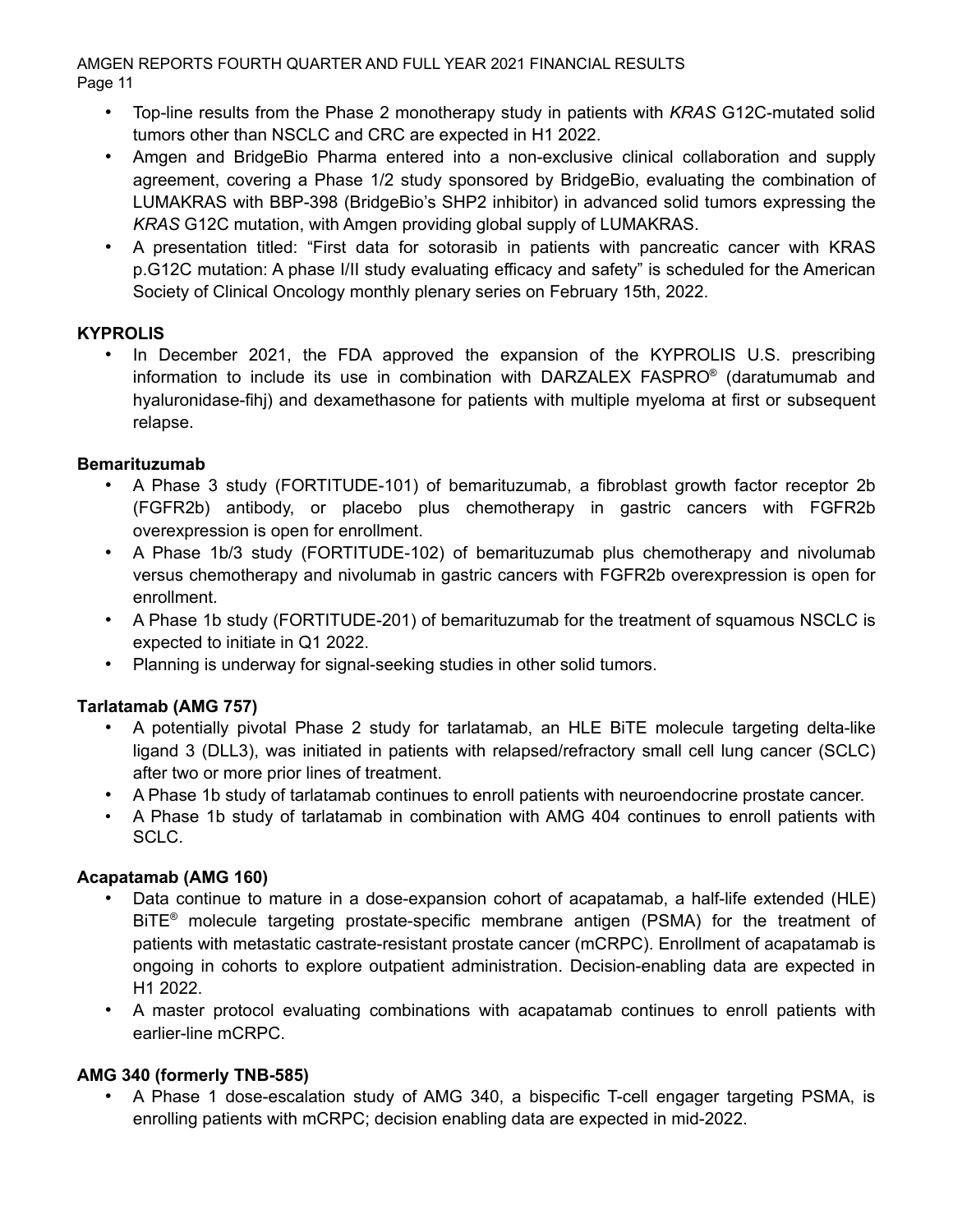# **AMG 509**

• A Phase 1 study of AMG 509, a six-transmembrane epithelial antigen of prostate 1 (STEAP1) targeting bi-specific molecule evaluating safety, tolerability, pharmacokinetics, and efficacy in subjects with mCRPC, continues to enroll patients.

# **Pavurutamab (AMG 701)**

• A Phase 1b study of pavurutamab an HLE BiTE molecule targeting B-cell maturation antigen (BCMA) has started enrollment in patients with relapsed / refractory multiple myeloma.

# **AMG 193**

• A Phase 1/1b/2 study of AMG 193, a novel small molecule methylthioadenosine (MTA) cooperative protein arginine methyltransferase 5 (PRMT5) molecular glue, was initiated as a monotherapy for patients with advanced solid tumors.

# **TEZSPIRE™ (tezepelumab)**

- Following a priority review by the FDA, TEZSPIRE was approved early in December 2021 for the add-on maintenance treatment of adult and pediatric patients aged 12 years and older with severe asthma. Regulatory reviews are underway in the EU, Japan, and other jurisdictions.
- A Phase 3 study continues to enroll patients with chronic rhinosinusitis with nasal polyps.
- Planning is underway for a Phase 3 study in patients with eosinophilic esophagitis.
- A Phase 2b study continues to enroll patients with chronic spontaneous urticaria.
- A Phase 2 study continues to enroll patients with chronic obstructive pulmonary disease.

### **Otezla**

- In December 2021, Otezla was approved by the FDA for the treatment of adult patients with plaque psoriasis who are candidates for phototherapy or systemic therapy. With this expanded indication, Otezla is now the first and only oral treatment approved in adult patients with plaque psoriasis regardless of severity.
- In December 2021, the Company announced positive top-line results from the DISCREET trial, a Phase 3, multicenter, randomized, placebo-controlled, double-blind study to assess the efficacy of Otezla in adults with moderate to severe genital psoriasis and moderate to severe plaque psoriasis. The study met all primary and secondary endpoints at week 16 and will continue through week 32.
- Phase 3 study initiation for the treatment of Japanese patients with palmoplantar pustulosis is expected in H1 2022.

# **AMG 451 / KHK4083**

The Company is planning to conduct a comprehensive Phase 3 program in atopic dermatitis with AMG 451, a monoclonal antibody that inhibits OX-40 resulting in the partial depletion of activated T-cells and the inhibition of T-cell activation cascade; study initiation is anticipated in mid-2022.

# **Efavaleukin alfa (AMG 592)<sup>1</sup>**

- A Phase 2b study of efavaleukin alfa, an interleukin-2 (IL-2) mutein Fc fusion protein, continues to enroll patients with SLE.
- In November 2021, data from a Phase 1b study in patients with SLE were presented at the American College of Rheumatology Convergence. The multiple ascending dose Phase 1b study demonstrated robust and prolonged dose-dependent Treg expansion, with minimal changes in other IL-2-responsive cells.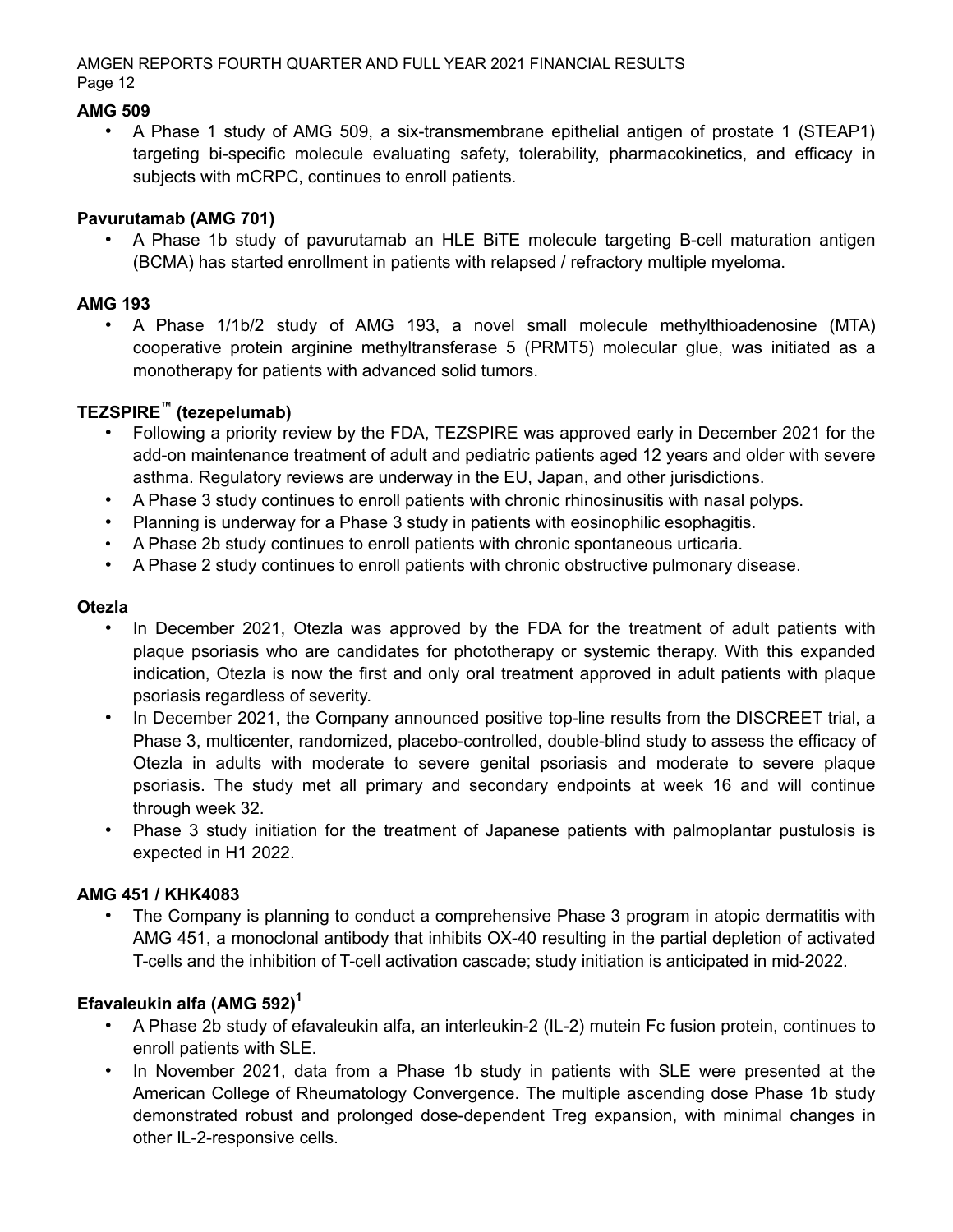• A Phase 2 study of efavaleukin alfa in patients with ulcerative colitis continues to enroll.

# **Rozibafusp alfa (AMG 570)**

• A Phase 2b study of rozibafusp alfa, a first-in-class bispecific antibody-peptide conjugate designed to uniquely disrupt T-cell and B-cell activity through a dual blockade of inducible T-cell costimulatory ligand (ICOSL) and B-cell activating factor (BAFF), continues to enroll patients with systemic lupus erythematosus (SLE).

# **Ordesekimab (AMG 714 / PRV-015)**

• A Phase 2b study of AMG 714, a monoclonal antibody that binds interleukin-15, continues to enroll patients with non-responsive celiac disease. Top-line results from this study are expected by the end of 2023.

### **AMG 104 / AZD8630**

- AMG 104 / AZD8630, a human anti-TSLP antibody fragment for inhaled delivery, initiated a Phase 1 study to assess safety, tolerability and pharmacokinetics.
- In November 2021, Amgen and AstraZeneca agreed to include AMG 104 / AZD8630 in the existing collaboration agreement between the parties. AMG 104 / AZD8630 becomes part of the collaboration with the companies sharing both costs and income, with no inventor royalty. AstraZeneca will be the development/regulatory lead, manufacturing lead, and commercial lead. AstraZeneca and Amgen will jointly commercialize AMG 104 / AZD8630 in North America, and AstraZeneca will distribute the product and book sales globally, including for the U.S. For commercialization in the U.S., Amgen will be responsible for commercial negotiations and contracting (including to payer, pharmacy, pharmacy support services), rebate processing and U.S. government price reporting.

### **Repatha**

- In November 2021 the European Commission granted marketing authorization for Repatha for the treatment of pediatric patients aged 10 years and older with heterozygous familial hypercholesterolemia, and the expansion of treatment for pediatric homozygous familial hypercholesterolemia patients aged 10 years and older.
- A Phase 3 cardiovascular outcomes study (VESALIUS-CV) completed enrollment of patients at high cardiovascular risk without prior myocardial infarction or stroke. Top-line data are expected in 2025.

### **Olpasiran (AMG 890)**

• Top-line results from a Phase 2 study of olpasiran, a lipoprotein(a) (Lp(a)) small interfering RNA molecule, in 290 subjects with elevated Lp(a), are expected in H1 2022. Publication of results is expected in H2 2022.

### **Biosimilars**

- A Phase 3 study of ABP 938, an investigational biosimilar to  $EYLEA<sup>®</sup>$  (aflibercept) is on track with data expected in 2022.
- Phase 3 studies of ABP 654, an investigational biosimilar to STELARA® (ustekinumab), and ABP 959, an investigational biosimilar to SOLIRIS® (eculizumab), are on track, with data expected in 2022.
- A Phase 3 study to support an interchangeability designation in the U.S. for ABP 654 is ongoing.
- A Phase 3 study to support an interchangeability designation in the U.S. for AMJEVITA™ (adalimumab-atto) is enrolling patients.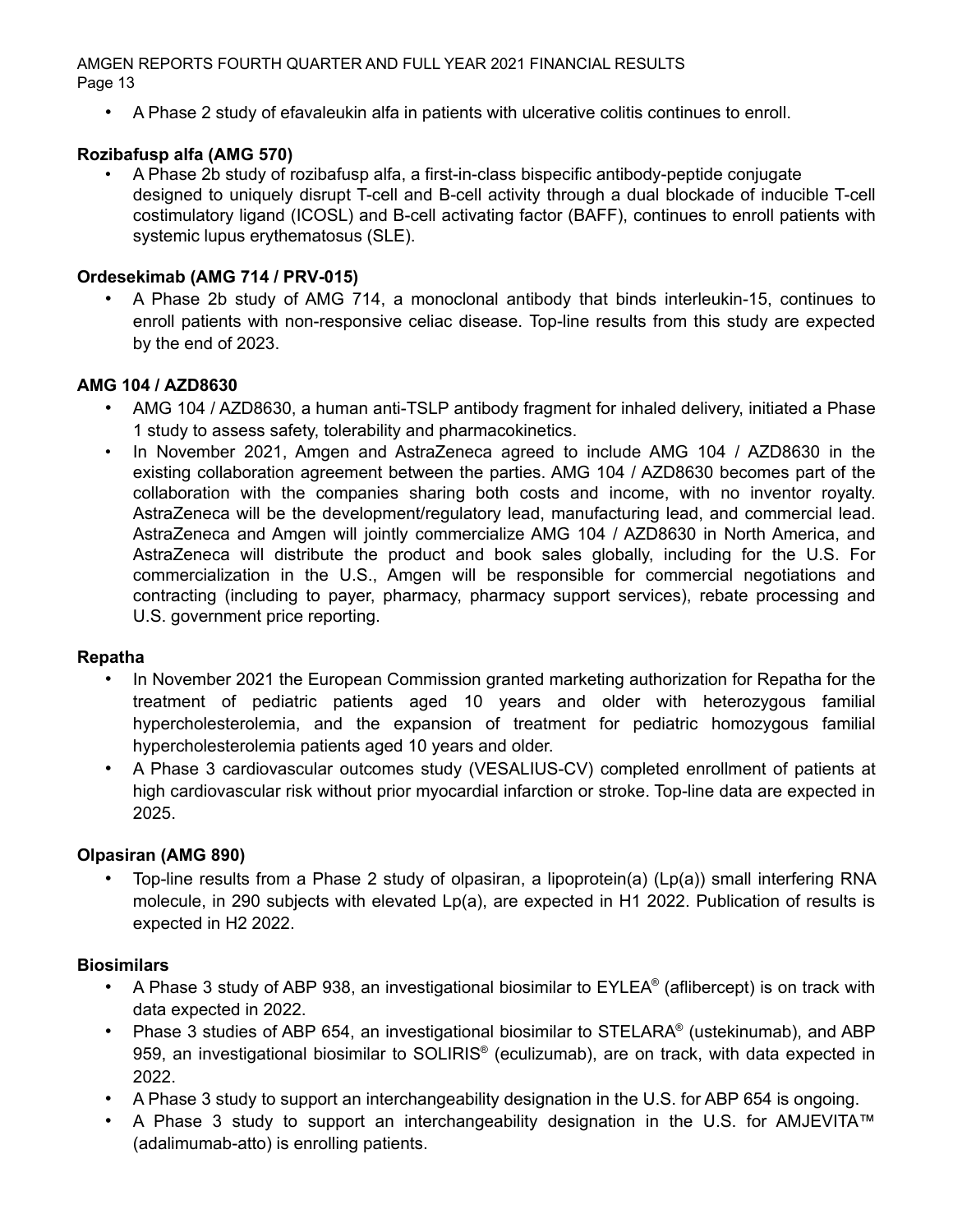### **Amgenpipeline.com**

A listing of additional ongoing clinical programs can be found at **Amgenpipeline.com** 

### **Amgen Business Review**

On Tuesday, Feb. 8, 2022, from 8:00 a.m. to approximately 12:00 p.m. ET, Amgen will host a virtual Business Review to share its growth strategy through 2030 and beyond. Members of Amgen's senior leadership team will discuss plans to grow the many innovative medicines and biosimilars in the Company's currently marketed portfolio; to advance numerous potential new medicines through its pipeline; and to capitalize on advances in science and technology to build a set of differentiated discovery research capabilities. Additionally, the Company will provide financial guidance for 2022 and longer-term financial guidance through the end of the decade.

Financial analysts, investors, members of the news media and the general public may access the business review and other webcasts and presentations regarding developments in Amgen's business given at investor and medical conferences via www.amgen.com under the Investors tab. Information regarding presentation times, webcast availability and webcast links are noted on Amgen's Investor Relations Events Calendar. The webcast will be archived and available for replay for at least 90 days after the event.

At the conclusion of the meeting, Amgen will issue a press release reviewing the content of the meeting that provided a comprehensive overview of the Company's strategy, commercial operations, pipeline, research and development capabilities.

*TEZSPIRE and AMG 104 / AZD8630 are being developed in collaboration with AstraZeneca AMG 451 (also known as KHK4083) is being developed in collaboration with Kyowa Kirin AMG 714 (also known as PRV-015) is being developed in collaboration with Provention Bio AMG 509 is being developed in collaboration with Xencor*

*DARZALEX FASPRO*®  *and STELARA*®  *are registered trademarks of Janssen Pharmaceutica NV EYLEA*®  *is a registered trademark of Regeneron Pharmaceuticals, Inc.*

*SOLIRIS® is a registered trademark of Alexion Pharmaceuticals, Inc.*

*<sup>1</sup>A phase 1b study of AMG 592 for chronic graft vs. host disease has stopped enrollment and will be discontinued.*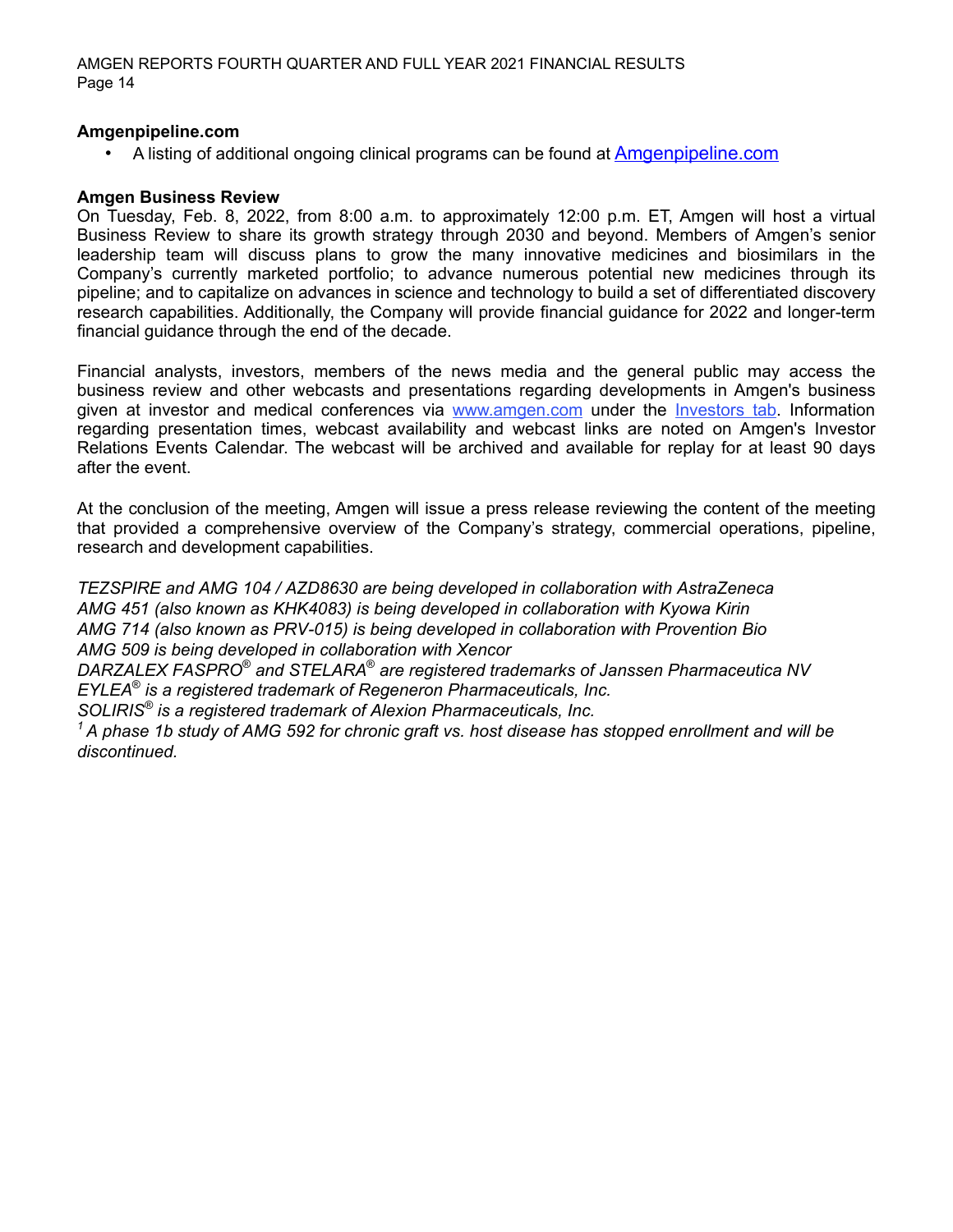### **Non-GAAP Financial Measures**

In this news release, management has presented its operating results for the fourth quarters and full years of 2021 and 2020, in accordance with U.S. Generally Accepted Accounting Principles (GAAP) and on a non-GAAP basis. These non-GAAP financial measures are computed by excluding certain items related to acquisitions, restructuring and certain other items from the related GAAP financial measures. Reconciliations for these non-GAAP financial measures to the most directly comparable GAAP financial measures are included in the news release. Management has also presented Free Cash Flow (FCF), which is a non-GAAP financial measure, for the fourth quarters and full years of 2021 and 2020. FCF is computed by subtracting capital expenditures from operating cash flow, each as determined in accordance with GAAP.

The Company believes that its presentation of non-GAAP financial measures provides useful supplementary information to and facilitates additional analysis by investors. The Company uses certain non-GAAP financial measures to enhance an investor's overall understanding of the financial performance and prospects for the future of the Company's ongoing business activities by facilitating comparisons of results of ongoing business operations among current, past and future periods. The Company believes that FCF provides a further measure of the Company's liquidity.

Beginning January 1, 2021, we began to exclude the gains and losses on our investments in equity securities from our non-GAAP measures that are recorded to Other income (expense). This exclusion will not apply to our share of the earnings and losses of our strategic investments in corporations accounted for under the equity method of accounting, such as our investment in BeiGene. The Company will be excluding gains and losses from equity investments for the purpose of calculating the non-GAAP financial measures presented because the Company believes the results of such gains and losses are not representative of our normal business operations. We are making this change beginning in 2021 because, as we have increased our investments in these companies, we recognized that the resulting variability can impede comparability between periods of our financial performance for our ongoing business operations. For comparability of results to the prior year, non-GAAP net income and non-GAAP EPS amounts for 2020 have been revised to reflect the update to our non-GAAP policy that excludes gains and losses on certain equity investments.

The Company uses the non-GAAP financial measures set forth in the news release in connection with its own budgeting and financial planning internally to evaluate the performance of the business, including to allocate resources and to evaluate results relative to incentive compensation targets. The non-GAAP financial measures are in addition to, not a substitute for, or superior to, measures of financial performance prepared in accordance with GAAP.

### **About Amgen**

Amgen is committed to unlocking the potential of biology for patients suffering from serious illnesses by discovering, developing, manufacturing and delivering innovative human therapeutics. This approach begins by using tools like advanced human genetics to unravel the complexities of disease and understand the fundamentals of human biology.

Amgen focuses on areas of high unmet medical need and leverages its expertise to strive for solutions that improve health outcomes and dramatically improve people's lives. A biotechnology pioneer since 1980, Amgen has grown to be one of the world's leading independent biotechnology companies, has reached millions of patients around the world and is developing a pipeline of medicines with breakaway potential.

For more information, visit www.amgen.com and follow us on www.twitter.com/amgen.

### **Forward-Looking Statements**

This news release contains forward-looking statements that are based on the current expectations and beliefs of Amgen. All statements, other than statements of historical fact, are statements that could be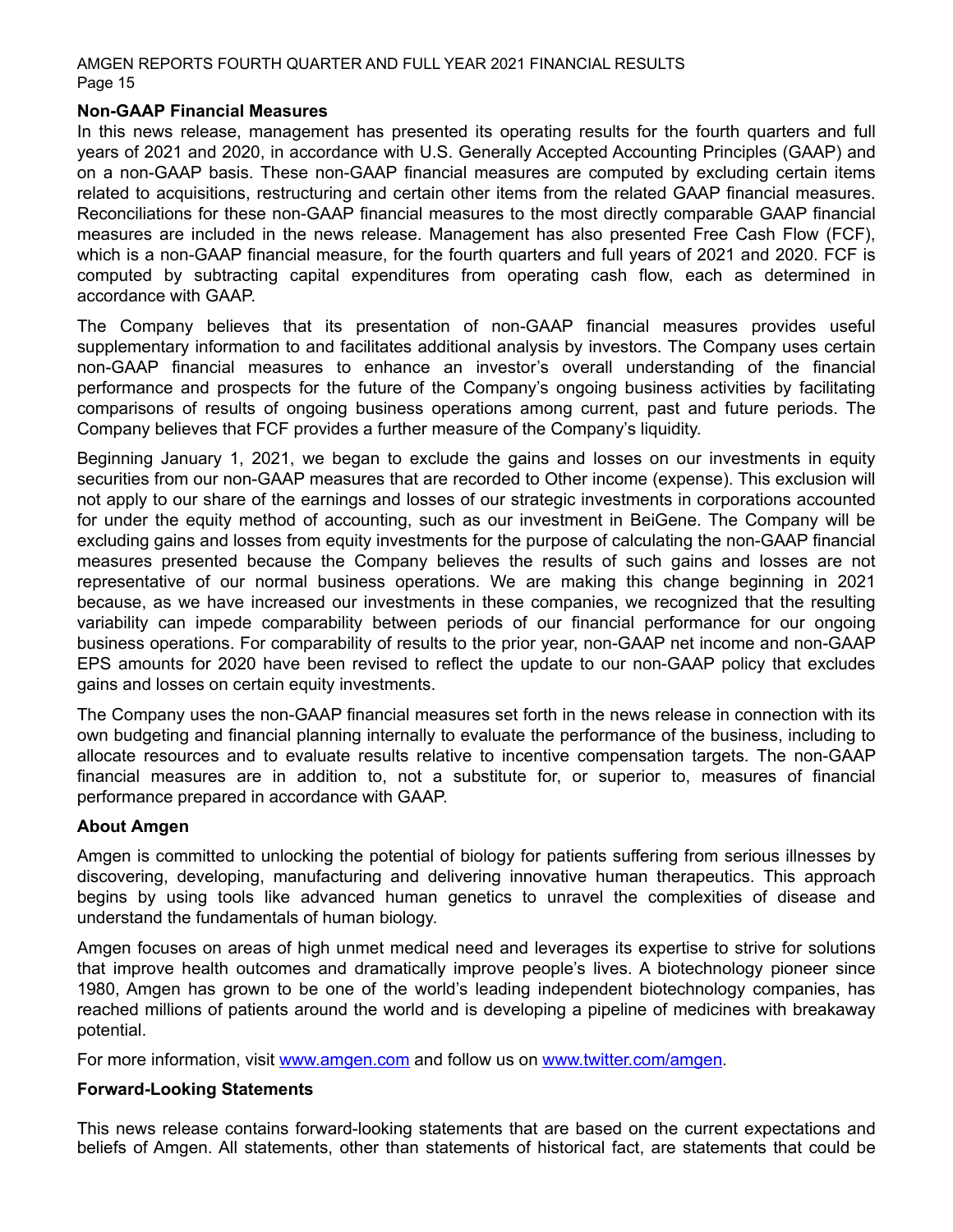deemed forward-looking statements, including any statements on the outcome, benefits and synergies of collaborations, or potential collaborations, with any other company (including BeiGene, Ltd., Kyowa-Kirin Co., Ltd., Generate Biomedicines, Inc., Arrakis Therapeutics, Inc., Plexium, Inc., or any collaboration to manufacture therapeutic antibodies against COVID-19), the performance of Otezla<sup>®</sup> (apremilast) (including anticipated Otezla sales growth and the timing of non-GAAP EPS accretion), the Five Prime Therapeutics, Inc. acquisition, or the Teneobio, Inc. acquisition, as well as estimates of revenues, operating margins, capital expenditures, cash, other financial metrics, expected legal, arbitration, political, regulatory or clinical results or practices, customer and prescriber patterns or practices, reimbursement activities and outcomes, effects of pandemics or other widespread health problems such as the ongoing COVID-19 pandemic on our business, outcomes, progress, and other such estimates and results. Forward-looking statements involve significant risks and uncertainties, including those discussed below and more fully described in the Securities and Exchange Commission reports filed by Amgen, including our most recent annual report on Form 10-K and any subsequent periodic reports on Form 10-Q and current reports on Form 8-K. Unless otherwise noted, Amgen is providing this information as of the date of this news release and does not undertake any obligation to update any forward-looking statements contained in this document as a result of new information, future events or otherwise.

No forward-looking statement can be guaranteed and actual results may differ materially from those we project. Our results may be affected by our ability to successfully market both new and existing products domestically and internationally, clinical and regulatory developments involving current and future products, sales growth of recently launched products, competition from other products including biosimilars, difficulties or delays in manufacturing our products and global economic conditions. In addition, sales of our products are affected by pricing pressure, political and public scrutiny and reimbursement policies imposed by third-party payers, including governments, private insurance plans and managed care providers and may be affected by regulatory, clinical and guideline developments and domestic and international trends toward managed care and healthcare cost containment. Furthermore, our research, testing, pricing, marketing and other operations are subject to extensive regulation by domestic and foreign government regulatory authorities. We or others could identify safety, side effects or manufacturing problems with our products, including our devices, after they are on the market. Our business may be impacted by government investigations, litigation and product liability claims. In addition, our business may be impacted by the adoption of new tax legislation or exposure to additional tax liabilities. If we fail to meet the compliance obligations in the corporate integrity agreement between us and the U.S. government, we could become subject to significant sanctions. Further, while we routinely obtain patents for our products and technology, the protection offered by our patents and patent applications may be challenged, invalidated or circumvented by our competitors, or we may fail to prevail in present and future intellectual property litigation. We perform a substantial amount of our commercial manufacturing activities at a few key facilities, including in Puerto Rico, and also depend on third parties for a portion of our manufacturing activities, and limits on supply may constrain sales of certain of our current products and product candidate development. An outbreak of disease or similar public health threat, such as COVID-19, and the public and governmental effort to mitigate against the spread of such disease, could have a significant adverse effect on the supply of materials for our manufacturing activities, the distribution of our products, the commercialization of our product candidates, and our clinical trial operations, and any such events may have a material adverse effect on our product development, product sales, business and results of operations. We rely on collaborations with third parties for the development of some of our product candidates and for the commercialization and sales of some of our commercial products. In addition, we compete with other companies with respect to many of our marketed products as well as for the discovery and development of new products. Discovery or identification of new product candidates or development of new indications for existing products cannot be guaranteed and movement from concept to product is uncertain; consequently, there can be no guarantee that any particular product candidate or development of a new indication for an existing product will be successful and become a commercial product. Further, some raw materials, medical devices and component parts for our products are supplied by sole third-party suppliers. Certain of our distributors, customers and payers have substantial purchasing leverage in their dealings with us. The discovery of significant problems with a product similar to one of our products that implicate an entire class of products could have a material adverse effect on sales of the affected products and on our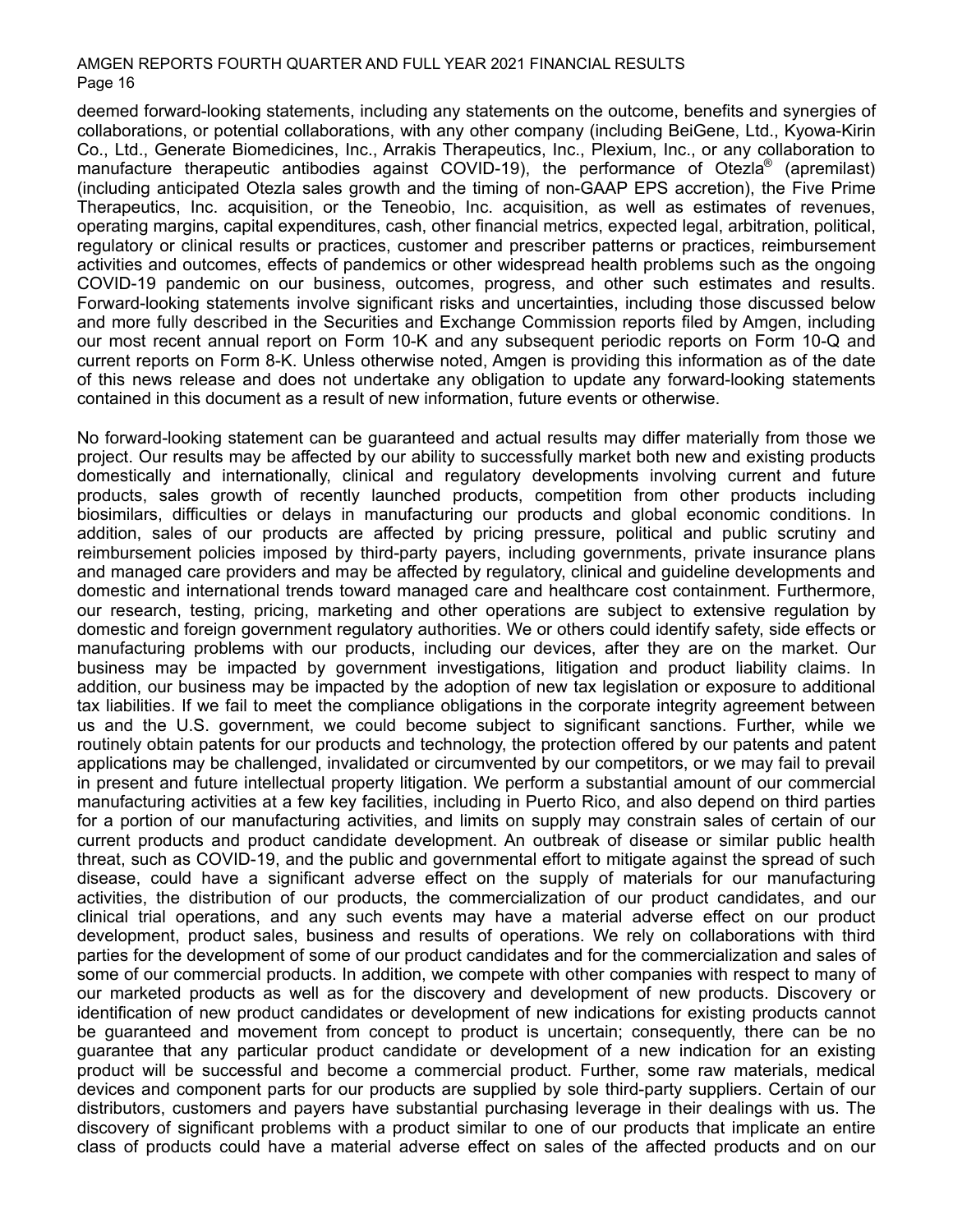business and results of operations. Our efforts to collaborate with or acquire other companies, products or technology, and to integrate the operations of companies or to support the products or technology we have acquired, may not be successful. A breakdown, cyberattack or information security breach could compromise the confidentiality, integrity and availability of our systems and our data. Our stock price is volatile and may be affected by a number of events. Global economic conditions may magnify certain risks that affect our business. Our business performance could affect or limit the ability of our Board of Directors to declare a dividend or our ability to pay a dividend or repurchase our common stock. We may not be able to access the capital and credit markets on terms that are favorable to us, or at all.

```
###
```
CONTACT: Amgen, Thousand Oaks Megan Fox, 805-447-1423 (media) Arvind Sood, 805-447-1060 (investors)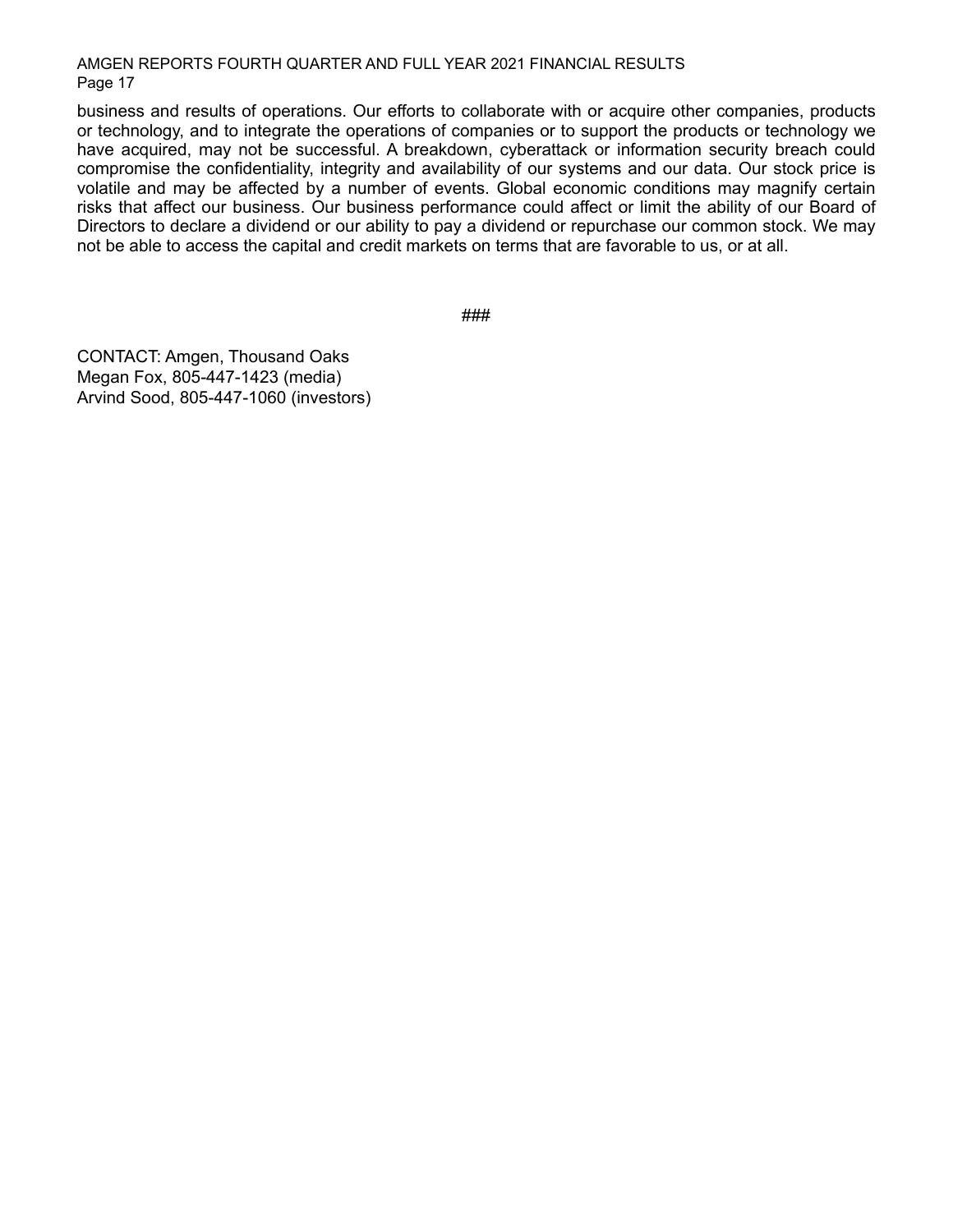### **Amgen Inc. Consolidated Statements of Income - GAAP (In millions, except per-share data) (Unaudited)**

|                                                                    | Three months ended<br>December 31, |       |    |       |    | <b>Twelve months ended</b><br>December 31, |             |
|--------------------------------------------------------------------|------------------------------------|-------|----|-------|----|--------------------------------------------|-------------|
|                                                                    |                                    | 2021  |    | 2020  |    | 2021                                       | 2020        |
| Revenues:                                                          |                                    |       |    |       |    |                                            |             |
|                                                                    | S.                                 | 6,271 | S  | 6,334 |    | \$24,297                                   | \$24,240    |
|                                                                    |                                    | 575   |    | 300   |    | 1,682                                      | 1,184       |
|                                                                    |                                    | 6,846 |    | 6,634 |    | 25,979                                     | 25,424      |
| Operating expenses:                                                |                                    |       |    |       |    |                                            |             |
|                                                                    |                                    | 1,718 |    | 1,597 |    | 6,454                                      | 6,159       |
|                                                                    |                                    | 1,348 |    | 1,229 |    | 4,819                                      | 4,207       |
|                                                                    |                                    |       |    |       |    | 1,505                                      |             |
|                                                                    |                                    | 1,425 |    | 1,773 |    | 5,368                                      | 5,730       |
|                                                                    |                                    | 51    |    | 27    |    | 194                                        | 189         |
|                                                                    |                                    | 4,542 |    | 4,626 |    | 18,340                                     | 16,285      |
|                                                                    |                                    | 2,304 |    | 2,008 |    | 7,639                                      | 9,139       |
| Other income (expense):                                            |                                    |       |    |       |    |                                            |             |
|                                                                    |                                    | (335) |    | (318) |    | (1, 197)                                   | (1,262)     |
|                                                                    |                                    | 162   |    | 187   |    | 259                                        | 256         |
|                                                                    |                                    | 2,131 |    | 1,877 |    | 6,701                                      | 8,133       |
|                                                                    |                                    | 232   |    | 262   |    | 808                                        | 869         |
|                                                                    |                                    | 1,899 | \$ | 1,615 | \$ | 5,893                                      | \$<br>7,264 |
| Earnings per share:                                                |                                    |       |    |       |    |                                            |             |
|                                                                    |                                    | 3.38  | \$ | 2.78  | \$ | 10.34                                      | \$<br>12.40 |
|                                                                    |                                    | 3.36  | \$ | 2.76  | \$ | 10.28                                      | \$<br>12.31 |
| Weighted-average shares used in calculation of earnings per share: |                                    |       |    |       |    |                                            |             |
| Basic                                                              |                                    | 562   |    | 581   |    | 570                                        | 586         |
|                                                                    |                                    | 565   |    | 585   |    | 573                                        | 590         |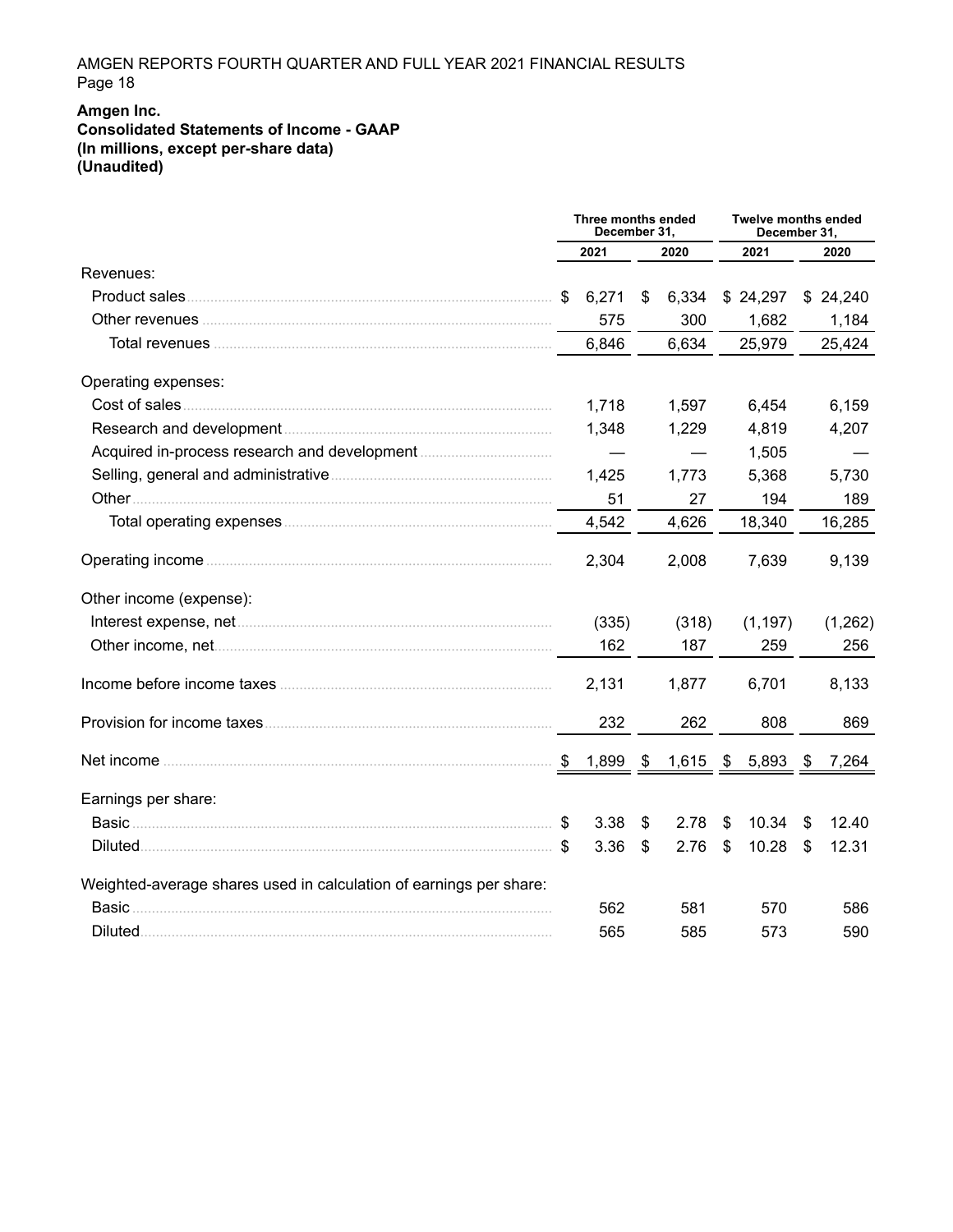### **Amgen Inc. Consolidated Balance Sheets - GAAP (In millions)**

|                                                  | December 31, | December 31, |        |  |  |  |  |
|--------------------------------------------------|--------------|--------------|--------|--|--|--|--|
|                                                  | 2021         |              | 2020   |  |  |  |  |
|                                                  | (Unaudited)  |              |        |  |  |  |  |
| <b>Assets</b>                                    |              |              |        |  |  |  |  |
| Current assets:                                  |              |              |        |  |  |  |  |
| Cash, cash equivalents and marketable securities | \$<br>8,037  | \$           | 10,647 |  |  |  |  |
| Trade receivables, net                           | 4,895        |              | 4,525  |  |  |  |  |
| Inventories                                      | 4,086        |              | 3,893  |  |  |  |  |
| Other current assets                             | 2,367        |              | 2,079  |  |  |  |  |
| <b>Total current assets</b>                      | 19,385       |              | 21,144 |  |  |  |  |
| Property, plant and equipment, net               | 5,184        |              | 4,889  |  |  |  |  |
| Intangible assets, net                           | 15,182       |              | 16,587 |  |  |  |  |
| Goodwill                                         | 14,890       |              | 14,689 |  |  |  |  |
| Other noncurrent assets                          | 6,524        |              | 5,639  |  |  |  |  |
| <b>Total assets</b>                              | \$<br>61,165 | \$           | 62,948 |  |  |  |  |
| <b>Liabilities and Stockholders' Equity</b>      |              |              |        |  |  |  |  |
| <b>Current liabilities:</b>                      |              |              |        |  |  |  |  |
| Accounts payable and accrued liabilities         | \$<br>12,097 | \$           | 11,562 |  |  |  |  |
| Current portion of long-term debt                | 87           |              | 91     |  |  |  |  |
| <b>Total current liabilities</b>                 | 12,184       |              | 11,653 |  |  |  |  |
| Long-term debt                                   | 33,222       |              | 32,895 |  |  |  |  |
| Long-term tax liabilities                        | 6,594        |              | 6,968  |  |  |  |  |
| Other noncurrent liabilities                     | 2,465        |              | 2,023  |  |  |  |  |
| Total stockholders' equity                       | 6,700        |              | 9,409  |  |  |  |  |
| Total liabilities and stockholders' equity       | \$<br>61,165 | \$           | 62,948 |  |  |  |  |
| Shares outstanding                               | 558          |              | 578    |  |  |  |  |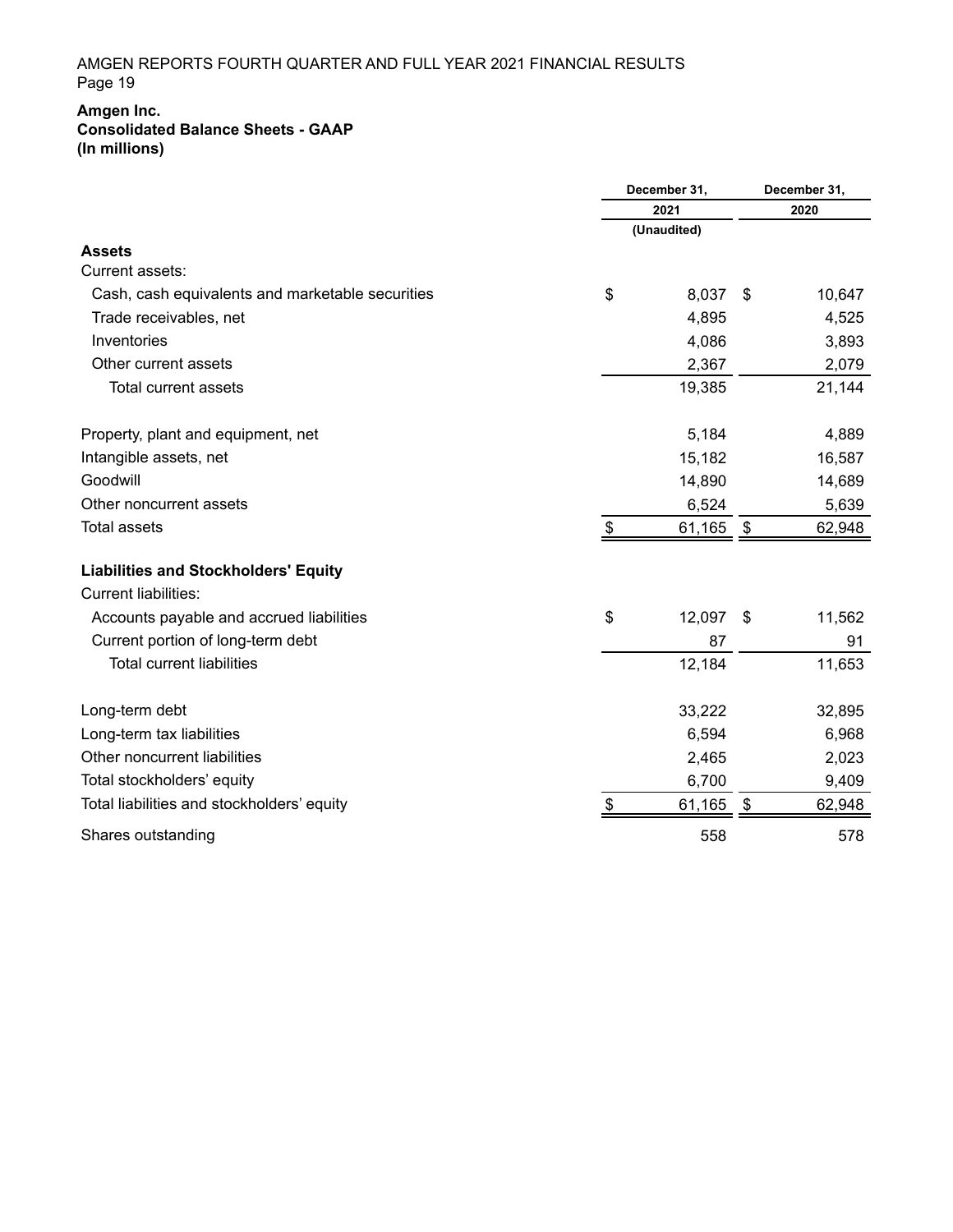### **Amgen Inc. GAAP to Non-GAAP Reconciliations (Dollars in millions) (Unaudited)**

|                                                                                        |      | Three months ended<br>December 31, | Twelve months ended<br>December 31, |        |                |          |    |          |
|----------------------------------------------------------------------------------------|------|------------------------------------|-------------------------------------|--------|----------------|----------|----|----------|
|                                                                                        |      | 2021                               |                                     | 2020*  |                | 2021     |    | 2020*    |
|                                                                                        | - \$ | 1.718                              | \$                                  | 1,597  | \$             | 6,454    | \$ | 6,159    |
| Adjustments to cost of sales:                                                          |      |                                    |                                     |        |                |          |    |          |
|                                                                                        |      | (616)                              |                                     | (638)  |                | (2, 443) |    | (2,797)  |
|                                                                                        |      | (6)                                |                                     |        |                | (17)     |    |          |
|                                                                                        |      | (622)                              |                                     | (638)  |                | (2,460)  |    | (2,797)  |
|                                                                                        |      | 1,096                              | \$                                  | 959    | \$             | 3,994    | \$ | 3,362    |
|                                                                                        |      | 27.4 %                             |                                     | 25.2 % |                | 26.6 %   |    | 25.4 %   |
|                                                                                        |      | (9.8)                              |                                     | (10.1) |                | (10.1)   |    | (11.5)   |
|                                                                                        |      | (0.1)                              |                                     | 0.0    |                | (0.1)    |    | 0.0      |
|                                                                                        |      | 17.5 %                             |                                     | 15.1 % |                | 16.4 %   |    | 13.9 %   |
|                                                                                        |      | 1,348                              | \$                                  | 1,229  | \$             | 4,819    | \$ | 4,207    |
| Adjustments to research and development expenses:                                      |      |                                    |                                     |        |                |          |    |          |
|                                                                                        |      | (29)                               |                                     | (43)   |                | (523)    |    | (120)    |
|                                                                                        |      |                                    |                                     | (1)    |                |          |    | (2)      |
|                                                                                        |      | (29)                               |                                     | (44)   |                | (523)    |    | (122)    |
|                                                                                        |      | 1,319                              | \$                                  | 1,185  | \$             | 4,296    | \$ | 4,085    |
| GAAP research and development expenses as a percentage of product sales                |      | 21.5 %                             |                                     | 19.4 % |                | 19.8 %   |    | 17.4 %   |
|                                                                                        |      | (0.5)                              |                                     | (0.7)  |                | (2.1)    |    | (0.5)    |
|                                                                                        |      | 0.0                                |                                     | 0.0    |                | 0.0      |    | 0.0      |
| Non-GAAP research and development expenses as a percentage of product sales            |      | 21.0 %                             |                                     | 18.7 % |                | 17.7 %   |    | 16.9 %   |
|                                                                                        |      |                                    |                                     |        | \$             | 1,505    | \$ |          |
| <b>Adjustments to acquired IPR&amp;D:</b>                                              |      |                                    |                                     |        |                |          |    |          |
|                                                                                        |      |                                    |                                     |        |                | (1,505)  |    |          |
|                                                                                        |      |                                    | \$                                  |        | $$\mathbb{S}$$ |          | \$ |          |
|                                                                                        |      | $-$ %                              |                                     | $-$ %  |                | 6.2%     |    | $-$ %    |
|                                                                                        |      | 0.0                                |                                     | 0.0    |                | (6.2)    |    | 0.0      |
|                                                                                        |      | $-$ %                              |                                     | $-$ %  |                | — %      |    | $-$ %    |
|                                                                                        |      |                                    |                                     |        |                |          |    |          |
|                                                                                        |      | 1,425                              | \$                                  | 1,773  | \$             | 5,368    | \$ | 5,730    |
| Adjustments to selling, general and administrative expenses:                           |      |                                    |                                     |        |                |          |    |          |
|                                                                                        |      | (20)                               |                                     | (11)   |                | (87)     |    | (85)     |
|                                                                                        |      | 29                                 |                                     |        |                | (16)     |    | (2)      |
|                                                                                        |      | 9                                  |                                     | (11)   |                | (103)    |    | (87)     |
|                                                                                        |      | 1,434                              | \$                                  | 1,762  | \$             | 5,265    | \$ | 5,643    |
| GAAP selling, general and administrative expenses as a percentage of product sales     |      | 22.7 %                             |                                     | 28.0 % |                | 22.1 %   |    | 23.6 %   |
|                                                                                        |      | (0.3)                              |                                     | (0.2)  |                | (0.4)    |    | (0.3)    |
| Other                                                                                  |      | 0.5                                |                                     | 0.0    |                | 0.0      |    | 0.0      |
| Non-GAAP selling, general and administrative expenses as a percentage of product sales |      | 22.9 %                             |                                     | 27.8 % |                | 21.7 %   |    | 23.3 %   |
|                                                                                        |      | 4,542                              | \$                                  | 4,626  | \$             | 18,340   | \$ | 16,285   |
| Adjustments to operating expenses:                                                     |      |                                    |                                     |        |                |          |    |          |
|                                                                                        |      | (622)                              |                                     | (638)  |                | (2,460)  |    | (2,797)  |
|                                                                                        |      | (29)                               |                                     | (44)   |                | (523)    |    | (122)    |
|                                                                                        |      |                                    |                                     |        |                | (1,505)  |    |          |
|                                                                                        |      | 9                                  |                                     | (11)   |                | (103)    |    | (87)     |
|                                                                                        |      | (1)                                |                                     | 1      |                | (130)    |    | 5        |
|                                                                                        |      | (50)                               |                                     | (28)   |                | (64)     |    | (194)    |
|                                                                                        |      | (693)                              |                                     | (720)  |                | (4,785)  |    | (3, 195) |
|                                                                                        |      | 3,849                              |                                     | 3,906  | \$             | 13,555   |    | 13,090   |
|                                                                                        |      |                                    |                                     |        |                |          |    |          |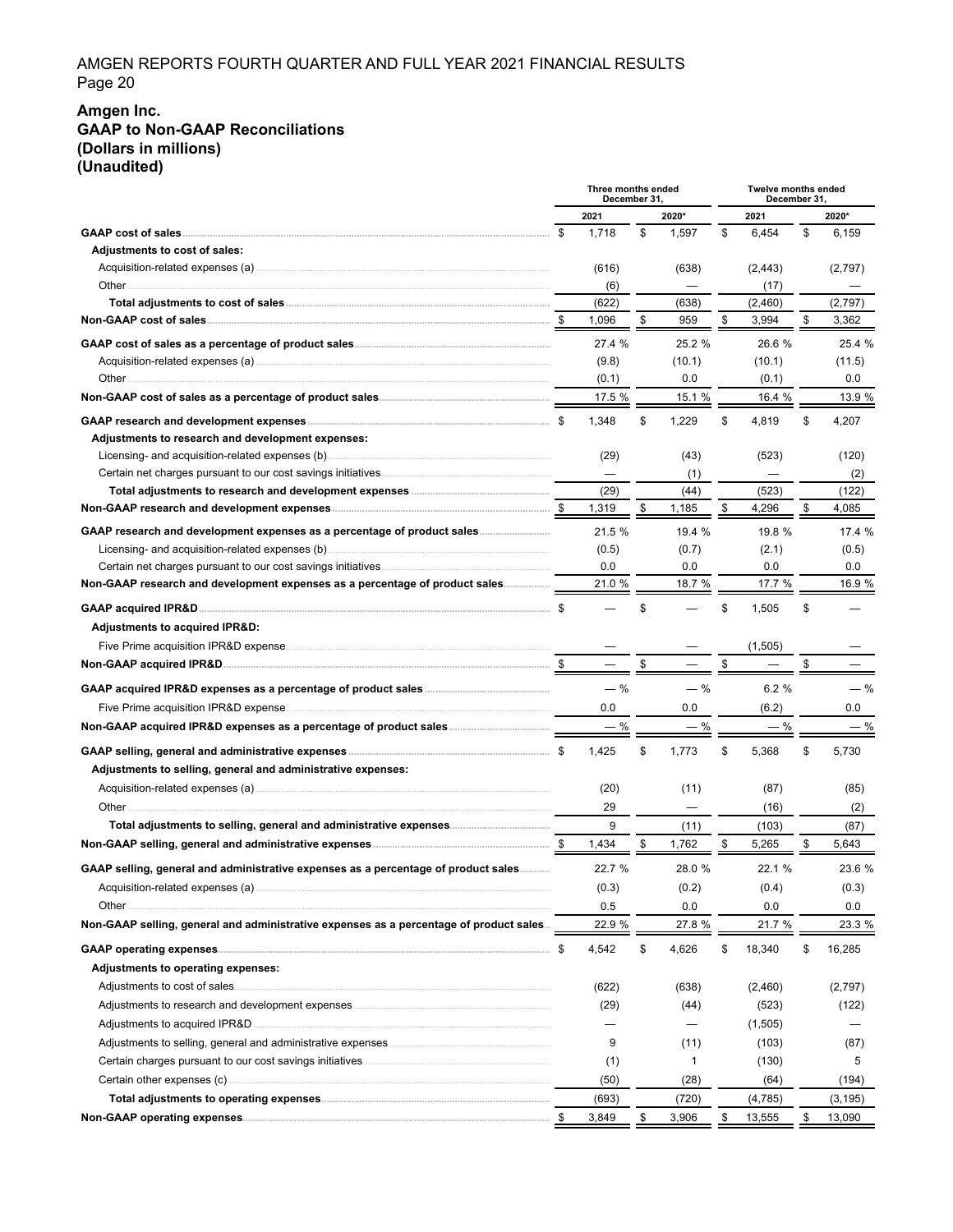|                                                                         |      | Three months ended<br>December 31, |    | <b>Twelve months ended</b><br>December 31. |              |    |        |  |
|-------------------------------------------------------------------------|------|------------------------------------|----|--------------------------------------------|--------------|----|--------|--|
|                                                                         |      | 2021                               |    | 2020*                                      | 2021         |    | 2020*  |  |
|                                                                         | - \$ | 2,304                              | \$ | 2,008                                      | \$<br>7,639  | \$ | 9,139  |  |
|                                                                         |      | 693                                |    | 720                                        | 4,785        |    | 3,195  |  |
|                                                                         |      | 2,997                              | \$ | 2,728                                      | \$<br>12,424 | \$ | 12,334 |  |
|                                                                         |      | 36.7 %                             |    | 31.7 %                                     | 31.4 %       |    | 37.7 % |  |
|                                                                         |      | 9.9                                |    | 10.1                                       | 10.2         |    | 11.5   |  |
|                                                                         |      | 0.5                                |    | 0.7                                        | 2.1          |    | 0.5    |  |
| Acquired IPR&D.                                                         |      | 0.0                                |    | 0.0                                        | 6.2          |    | 0.0    |  |
|                                                                         |      | (0.2)                              |    | 0.2                                        | 0.4          |    | 0.4    |  |
|                                                                         |      | 0.0                                |    | 0.0                                        | 0.5          |    | 0.0    |  |
|                                                                         |      | 0.9                                |    | 0.4                                        | 0.3          |    | 0.8    |  |
|                                                                         |      | 47.8 %                             |    | 43.1 %                                     | 51.1 %       |    | 50.9 % |  |
|                                                                         |      | 162                                | \$ | 187                                        | \$<br>259    | \$ | 256    |  |
| Adjustments to other income (expense), net:                             |      |                                    |    |                                            |              |    |        |  |
|                                                                         |      | 45                                 |    | 37                                         | 173          |    | 109    |  |
|                                                                         |      | (86)                               |    | (265)                                      | (421)        |    | (404)  |  |
|                                                                         |      |                                    |    |                                            |              |    | (72)   |  |
|                                                                         |      | (41)                               |    | (228)                                      | (248)        |    | (367)  |  |
|                                                                         |      | 121                                | \$ | (41)                                       | \$<br>11     |    | (111)  |  |
|                                                                         |      | 2,131                              | \$ | 1,877                                      | \$<br>6,701  | \$ | 8,133  |  |
| Adjustments to income before income taxes:                              |      |                                    |    |                                            |              |    |        |  |
|                                                                         |      | 693                                |    | 720                                        | 4,785        |    | 3,195  |  |
|                                                                         |      | (41)                               |    | (228)                                      | (248)        |    | (367)  |  |
|                                                                         |      | 652                                |    | 492                                        | 4,537        |    | 2,828  |  |
|                                                                         |      | 2,783                              | \$ | 2,369                                      | \$<br>11,238 | \$ | 10,961 |  |
|                                                                         |      | 232                                | \$ | 262                                        | \$<br>808    | \$ | 869    |  |
| Adjustments to provision for income taxes:                              |      |                                    |    |                                            |              |    |        |  |
|                                                                         |      | 104                                |    | 81                                         | 630          |    | 546    |  |
|                                                                         |      | (14)                               |    | 4                                          | 3            |    | 67     |  |
|                                                                         |      | 90                                 |    | 85                                         | 633          |    | 613    |  |
|                                                                         |      | 322                                | \$ | 347                                        | \$<br>1,441  | \$ | 1,482  |  |
|                                                                         |      | 10.9 %                             |    | 14.0 %                                     | 12.1 %       |    | 10.7 % |  |
| Adjustments to provision for income taxes:                              |      |                                    |    |                                            |              |    |        |  |
|                                                                         |      | 1.2                                |    | 0.5                                        | 0.7          |    | 2.2    |  |
| Other income tax adjustments (e).                                       |      | (0.5)                              |    | 0.1                                        | 0.0          |    | 0.6    |  |
|                                                                         |      | 0.7                                |    | 0.6                                        | 0.7          |    | 2.8    |  |
|                                                                         |      | 11.6 %                             |    | 14.6 %                                     | 12.8 %       |    | 13.5 % |  |
|                                                                         |      | 1,899                              | \$ | 1,615                                      | \$<br>5,893  | \$ | 7,264  |  |
| Adjustments to net income:                                              |      |                                    |    |                                            |              |    |        |  |
| Adjustments to income before income taxes, net of the income tax effect |      | 548                                |    | 411                                        | 3,907        |    | 2,282  |  |
|                                                                         |      | 14                                 |    | (4)                                        | (3)          |    | (67)   |  |
|                                                                         |      | 562                                |    | 407                                        | 3,904        |    | 2,215  |  |
|                                                                         | - \$ | 2,461                              | \$ | 2,022                                      | \$<br>9,797  | \$ | 9,479  |  |

Note: Numbers may not add due to rounding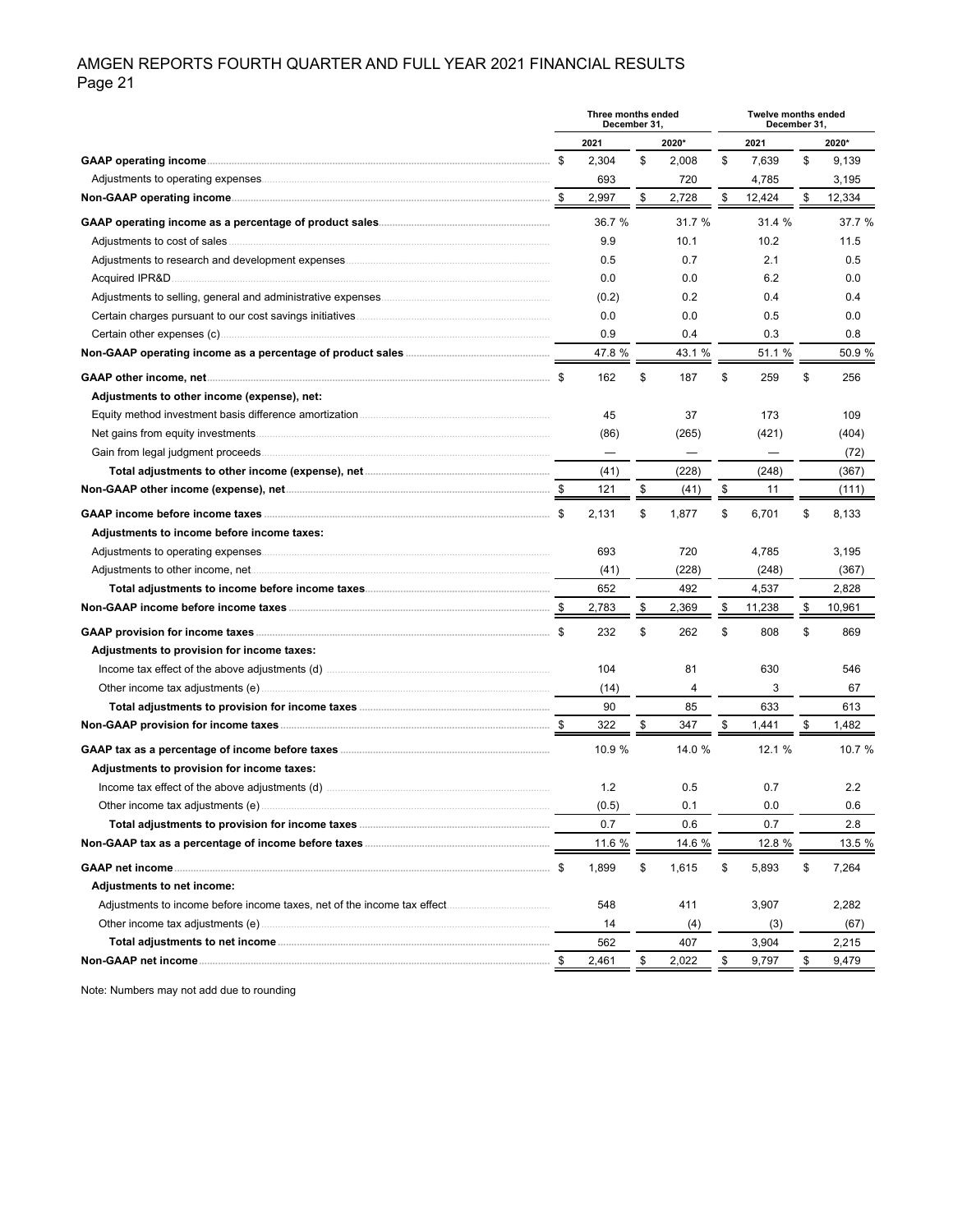### **Amgen Inc. GAAP to Non-GAAP Reconciliations (In millions, except per-share data) (Unaudited)**

The following table presents the computations for GAAP and non-GAAP diluted earnings per share:

|                                         | Three months ended<br>December 31, 2021 |                                                 |    | Three months ended<br>December 31, 2020* |                                           |             |    |          |  |
|-----------------------------------------|-----------------------------------------|-------------------------------------------------|----|------------------------------------------|-------------------------------------------|-------------|----|----------|--|
|                                         |                                         | <b>GAAP</b>                                     |    | Non-GAAP                                 |                                           | <b>GAAP</b> |    | Non-GAAP |  |
| Net income                              | S                                       | 1,899                                           | \$ | 2,461                                    | \$                                        | 1,615       | S  | 2,022    |  |
| Weighted-average shares for diluted EPS |                                         | 565                                             |    | 565                                      |                                           | 585         |    | 585      |  |
| <b>Diluted EPS</b>                      |                                         | 3.36                                            | -S | 4.36                                     | -S                                        | 2.76        | S. | 3.46     |  |
|                                         |                                         | <b>Twelve months ended</b><br>December 31, 2021 |    |                                          | Twelve months ended<br>December 31, 2020* |             |    |          |  |
|                                         |                                         | <b>GAAP</b>                                     |    | <b>Non-GAAP</b>                          |                                           | <b>GAAP</b> |    | Non-GAAP |  |
| Net income.                             | \$.                                     | 5,893                                           | \$ | 9,797                                    | \$.                                       | 7,264       | S  | 9,479    |  |
| Weighted-average shares for diluted EPS |                                         | 573                                             |    | 573                                      |                                           | 590         |    | 590      |  |
| <b>Diluted EPS</b>                      |                                         | 10.28                                           | \$ | 17.10                                    | \$.                                       | 12.31       | S  | 16.07    |  |

\*Effective January 2021, we began to exclude the gains and losses on our investments in equity securities from our non-GAAP measures that are recorded to Other income, net pursuant to an update to our non-GAAP policy. For comparability of results to the prior year, non-GAAP Other income, net, non-GAAP Net income and non-GAAP EPS amounts for 2020 have been revised to reflect the update to our non-GAAP policy.

- **(a)** The adjustments related primarily to noncash amortization of intangible assets from business acquisitions.
- **(b)** The adjustments for the three months ended December 31, 2021, related primarily to noncash amortization of intangible assets from business acquisitions. The adjustments for the twelve months ended December 31, 2021, related primarily to licensing-related expense from the upfront payment to Kyowa Kirin Co., Ltd. and noncash amortization of intangible assets from business acquisitions. The adjustments for the three and twelve months ended December 31, 2020, related primarily to noncash amortization of intangible assets from business acquisitions.
- **(c)** For the three and twelve months ended December 31, 2021 and 2020, the adjustments related primarily to legal matters.
- **(d)** The tax effect of the adjustments between our GAAP and non-GAAP results takes into account the tax treatment and related tax rate(s) that apply to each adjustment in the applicable tax jurisdiction(s). Generally, this results in a tax impact at the U.S. marginal tax rate for certain adjustments, including the majority of amortization of intangible assets, whereas the tax impact of other adjustments, including restructuring initiatives, depends on whether the amounts are deductible in the respective tax jurisdictions and the applicable tax rate(s) in those jurisdictions. Acquired IPR&D expense from the Five Prime acquisition was not tax deductible. Due to these factors, the effective tax rates for the adjustments to our GAAP income before income taxes, for the three and twelve months ended December 31, 2021, were 16.0% and 13.9%, compared to 16.5% and 19.3% for the corresponding periods of the prior year.
- **(e)** The adjustments related to certain acquisition items, prior period and other items excluded from GAAP earnings.